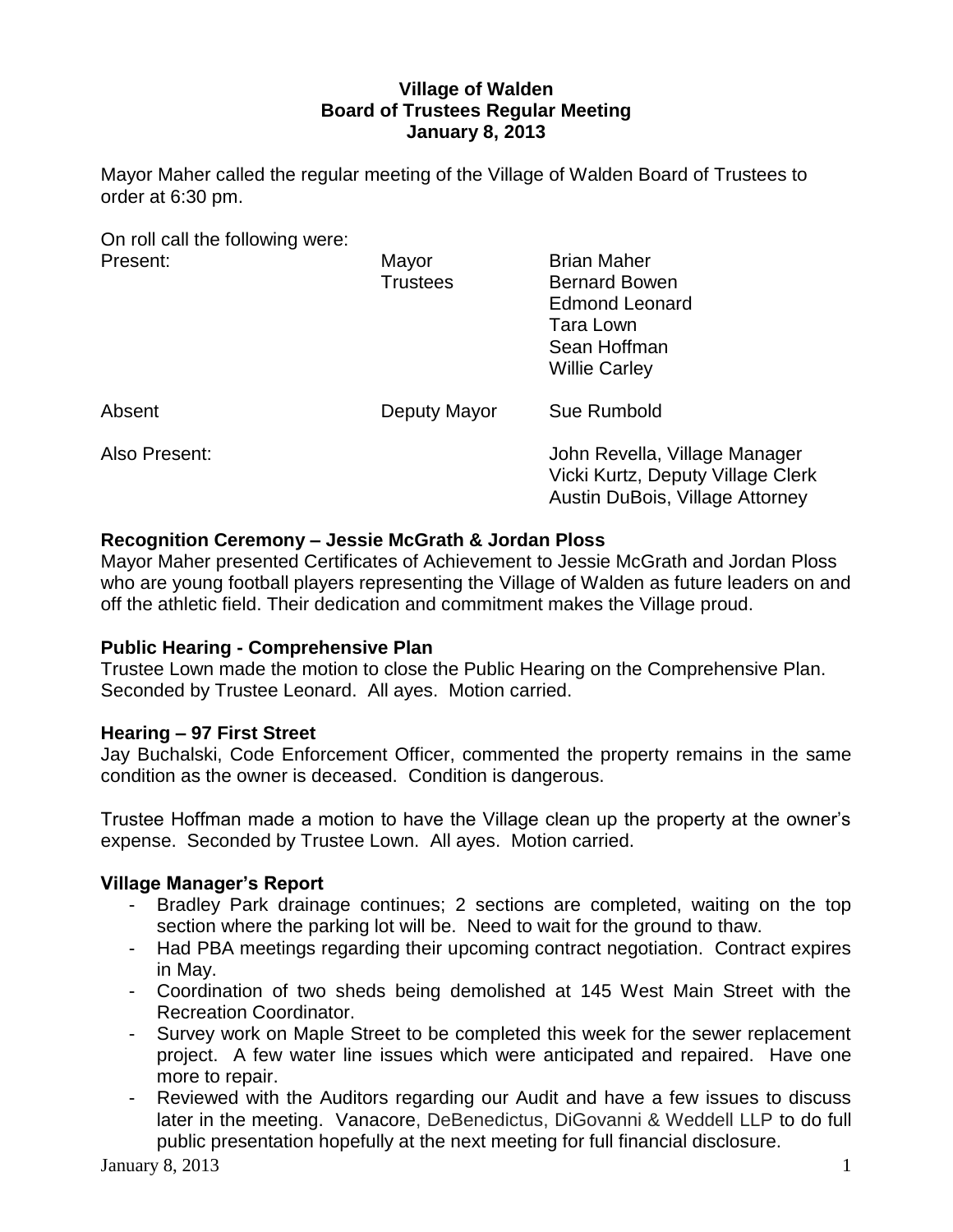- Flushing and jetting sewer mains as much as possible to prevent back ups. Corresponding with Elementary School regarding work being done in the back of the school to keep communications open.
- FEMA meetings continue about what we can claim from Super Storm Sandy. Should be submitted by the end of the month.
- Capital Projects report for 2009-2012 is being updated with the Village Engineer and will be disclosed during the Audit report
- Correspondence with the State Office of Governmental Services and Procurement about Vehicle Contract discrepancies. Item we are trying to acquire is not approved on the contract.
- Sewer Main work on Pleasant Avenue is stopped for the moment.
- Major water main break Windrift has been repaired.
- Meetings with Interstate Waste Services with regards to commercial garbage pick up. Representatives are here tonight to answer any questions
- Underground electric lines on Westwood drive are all pulled and all there. Machinery did not damage the roadway as we had thought was possible.
- Met with Building Inspector and the Thruway Project Developer. Seems to be progressing at a steady pace.
- Had a few water line breaks on Pleasant Avenue. Trying to coordinate with contractors working in village areas to get ahead of them.
- First two snow storms were a little difficult to navigate due to employee illnesses leaving minimal staffing to keep up with the storms. Storms were tough on employees coupled with water main breaks and illnesses. Hopefully the flu that is going around will break and we won't have minimal staff for future storms.
- Telemetry issues with the water system were resolved quickly
- Fireworks on New Year's Eve were great.
- Water Main Break on Maple Street and Walnut Street which was repaired quickly. Definitely another water issues on the road. Trying to figure out the action point source in the line to pin point where.
- 6 month report of the budget included in the packet. Bring any concerns to Manager Revella
- 6 inch water main break on Lincoln Street was also repaired by 10pm that night.

Mayor Maher asked about the status of the tree dangling on the wires near 26 Main Street and when it would be removed as it is very unsafe.

Manager Revella responded that it is indeed unsafe but that the Village can not remove it due to the wires. NYSEG was trying to work on it and did do some work on it. They have a company called JFLOW in town working on removal of other trees in the area and they are planning on removing that tree as well as the others they were working on.

Mayor Maher asked who was paying for the cost of removing the trees.

Manager Revella responded not the Village.

Mayor Maher commented that since we aren't doing the work it does make it hard for us to control it.

Manager Revella stated that they were going to be in town for the next few days cutting trees.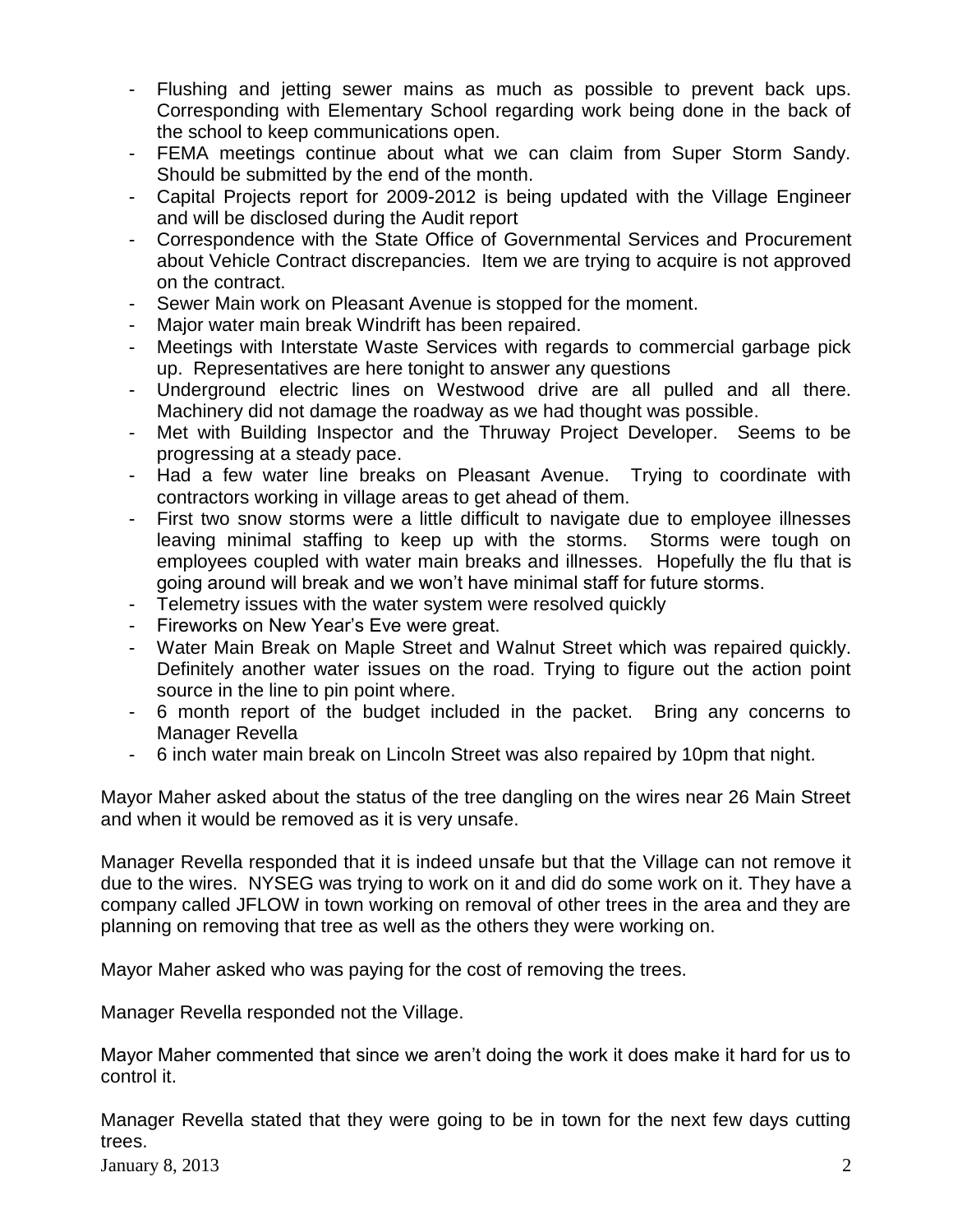Mayor Maher reiterated the unsafe condition and the importance of that particular tree and asked that should Manager Revella have the chance to expedite its removal with the contractor that would be beneficial.

Manager Revella did state he tried to contact the State DOT to take care of that tree but also couldn't due to the wire.

Mayor Maher confirmed that JFLOW had the equipment and was able to do the work.

Manager Revella confirmed.

Mayor Maher commented about the various complaints he received from residents regarding the snow removal during the recent storms, specifically about plow trucks driving too fast, and lack for courteousness to residents. He suggested that a meeting be had with the employees to reiterate to them that this type of behavior would not be tolerated; everyone must drive at proper speeds and that they need to be as courteous as humanly possible when plowing. We understand that there are times when snow will go on sidewalks and driveways after the resident has already shoveled when the plow passes again, but he could understand the resident's frustration when mounds of ice are piled onto their sidewalks from a previous storm and then gets a notice about not re-shoveling their sidewalk. If we can be as prepared as possible in the event something like that happens in the future and maybe in certain cases if it's egregious maybe even having the employees shovel the sidewalk which we can discuss under discussion items later and whether or not that is our place.

Manager Revella replied that if a plowing employee sees someone actively outside shoveling they are supposed to slow down and turn their plow a little bit so they don't hit the person with chunks of ice and snow. They are supposed to try to do that otherwise it's difficult.

Mayor Maher added that he understands it's the first few storms and we didn't get a lot of snow last year. But he still feels that perhaps it's got to be discussed with the employees to be careful as he received a lot of complaints after this snowfall.

Mayor Maher commented on the lights on Veterans Memorial Bridge finally being on. They look great and we want them up everywhere.

Manager Revella commented the board needed to let him know the time frame for the Municipal Square lights to be worked on.

Trustee Lown commented we had only approved the lights on the bridge as we had wanted to see how long they lasted as a test period.

Mayor Maher asked what the timeline was on the Municipal Square lights.

Manager Revella stated as soon as the board gave him the approval.

Trustee Lown commented that the board hadn't given Manager Revella a timeline when we initially discussed it.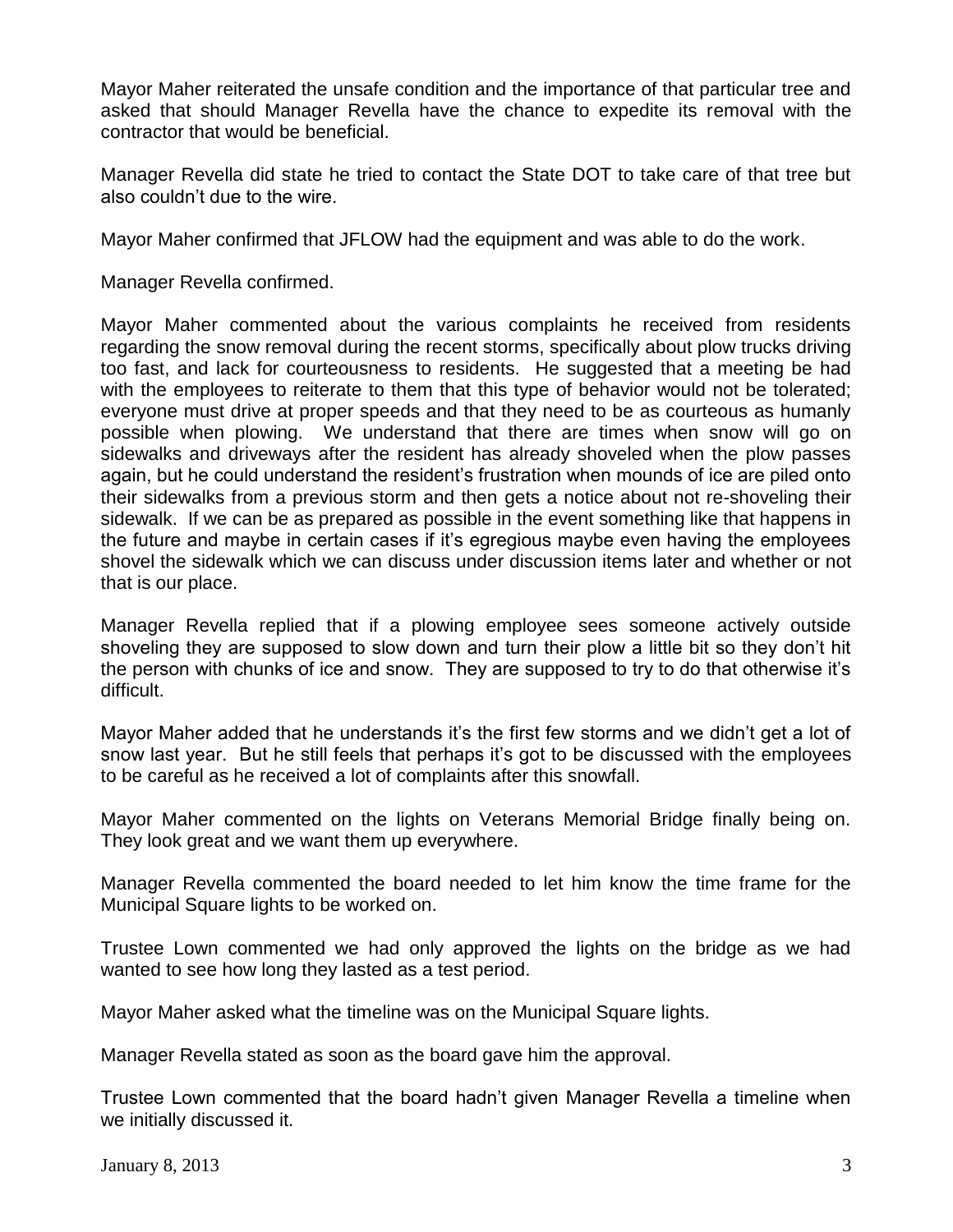Mayor Maher asked if we can talk about it now.

Manager Revella suggested perhaps under discussion items.

Trustee Carley asked if we should have our Village Engineer present as he is the one going to be doing the work.

Mayor Maher commented that Manager Revella is in constant contact with the Village Engineer and could speak with him.

Trustee Lown recalled that the original conversation by the board gave approval to do the Bridge and then when the board gave approval to do Municipal Square we would do it at that time.

Manager Revella agreed.

Trustee Lown said perhaps we do need to speak to the Village Engineer about a timeline for the project but that the board has already approved the work get done.

Attorney Austin DuBois commented that we could approve the expenditure now and the Engineer could give his timeline at a later date.

Trustee Bowen asked how long the lights had been on on the Bridge.

Manager Revella responded that there was one light that was the initial test light and has been on for over a month and the others have been on for 5 days.

Trustee Bowen suggested that if the test period has been completed that we move on to the next phase.

Trustee Lown reiterated that we never gave a test period length of time.

Trustee Carley asked if the board had given a month or 2 weeks timeframe.

Manager Revella confirmed they had not.

Trustee Leonard commented that the other thing we needed to do was to look at the bill when it came in to see how expensive the lighting was compared to what we allocated.

Manager Revella stated the cost was about \$5,800

Mayor Maher suggested we have the Village Engineer come to the next meeting with a report and then we can move forward with the next phase.

Trustee Carley confirmed the next phase was the Municipal Square.

Mayor Maher responded Municipal Square and Main Street.

January 8, 2013  $\overline{a}$  4 Mayor Maher asked about the status of the Ulster Avenue sidewalk project. He recalled that the board had discussed possibly allocating bluestone in the budget and then had not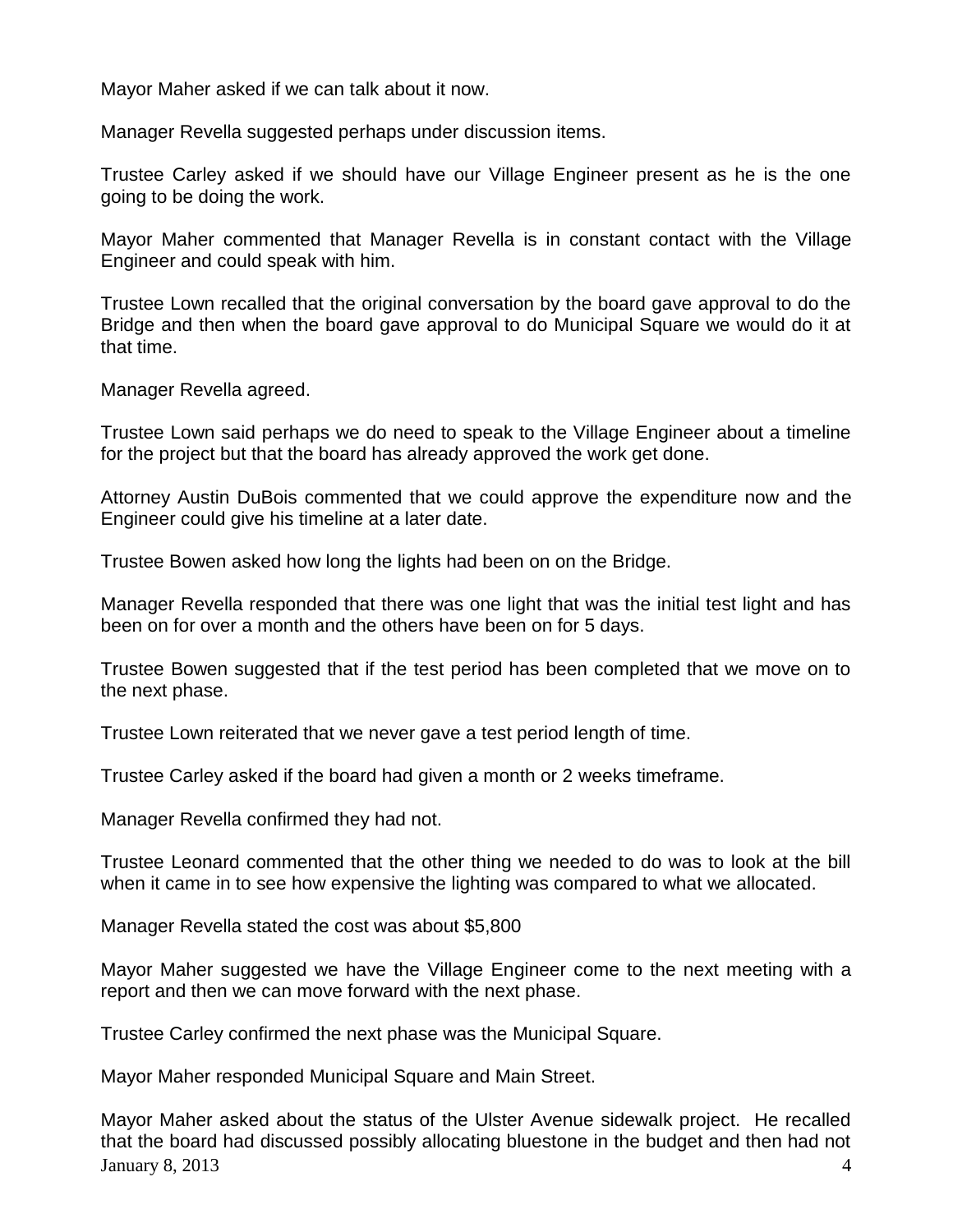allocated that way, with the understanding the project was going to be started this year. He asked if there was a specific reason why this sidewalk project and rebuilding of the retaining walls and curb sides didn't happen this year.

Manager Revella responded that the state did not approve the plans. They approved the funding, but not the plans. And they won't give a date when they might give such approval.

Trustee Hoffman asked when the plans were submitted.

Manager Revella responded months and months ago. The first time it was submitted the state asked for a revision which was submitted and haven't heard anything yet.

Mayor Maher suggested someone speak to one of our local Senators to get assistance.

Manager Revella stated he spoke to the Regional Director who said they were grossly understaffed and that we was trying to get it down, but it was a slow process to begin with and is now even slower.

Mayor Maher commented that the project will only cost more in the future.

Manager Revella affirmed that we have been fully funded for that material and project.

Trustee Hoffman asked about the timeline on Maple Street Project.

Manager Revella responded that it would be done tomorrow and then paving on Friday.

#### **Approval of the Minutes – December 11, 2012**

Trustee Hoffman made the motion to approve the minutes from December 11, 2012 meeting. Seconded by Trustee Lown. 5 ayes, 0 nays, 1 abstention (Trustee Bowen). Minutes approved.

#### **Approval of the Minutes – December 23, 2012**

Trustee Leonard made the motion to approve the minutes from December 23, 2012. Seconded by Trustee Lown. 5 ayes, 0 nays, 1 abstention (Trustee Bowen). Minutes approved.

## **Trustee's Committee Reports**

## **DPW liaison – Trustee Leonard**

Trustee Leonard indicated he had an informal discussion with the Mechanic to get his input on the building we have been discussing for some time now to see if it's worthwhile to go forward on it. With his input he will make a suggestion to the board.

## **Village Office Liaison – Trustee Bowen**

Trustee Bowen indicated he had just been catching up with Peter over some issues and will have a better report for the next meeting.

## **Community Liaison & Library Board Liaison – Trustee Lown**

January 8, 2013  $\overline{5}$ Trustee Lown indicated that Leadership Day is on Thursday, January 10<sup>th</sup>at 6:30pm. The Leadership Day Committee apologized for having to change the time but the Youth Award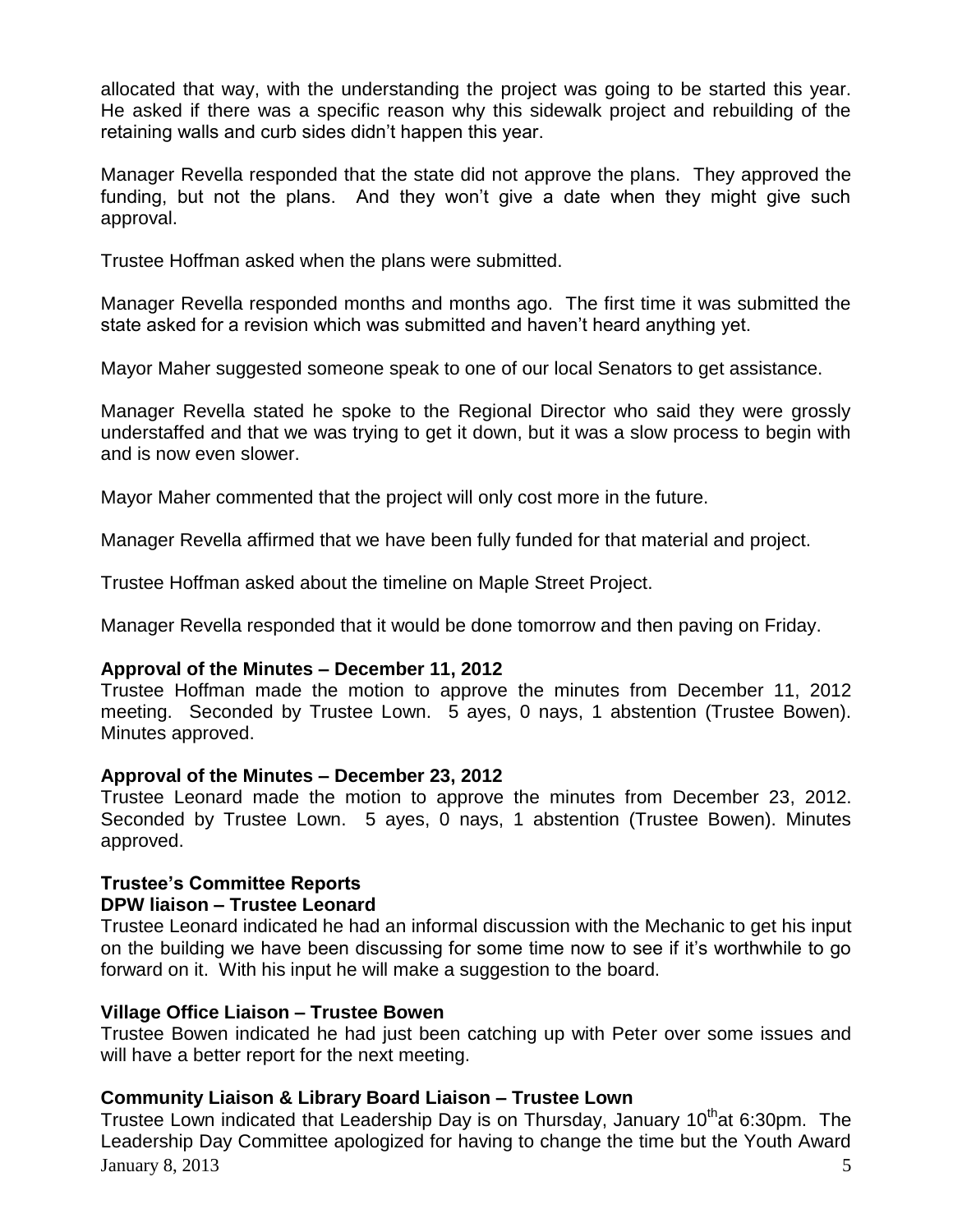Recipient has a basketball game the same night and we felt it better to change the time of the event so he could attend the ceremony. The committee will be honoring 5 Village of Walden Residents; Mary Ellen Matise, Volunteer of the Year; Timothy Cronin, Youth Leadership Award; June Garcia, Sam Phelps Service Award; Anita and Roy Wynkoop of Flowers by Anita, Community Business of the Year; and keynote speaker Hon. Elaine Slobod. Walden Community Council meeting at Jacobowitz & Gubits tomorrow at 7pm. Christmas on Main Street wrap up meeting is Monday, January 21<sup>st</sup> at 7pm Bradlev Assembly Room. Fireworks on New Year's Eve were wonderful.

## **Building Department Liaison & Planning & Zoning Board Liaison – Trustee Hoffman**

Trustee Hoffman indicated he caught up with the building inspector after the holidays with regard to suggestions from the Tri Board meeting, specifically the posting of properties. Dean had done some research and came up with a potential law for this issue. They would like to run it past the planning and zoning boards for their input before moving forward.

Mayor Maher commented that he had attended the planning board meeting the previous night which had 3 different applications and looks like we may have a new restaurant similar to Red Ginger in the Village of Walden as well as a couple other businesses that look to be very exciting.

## **Parks and Recreation Liaison & School Board Liaison – Trustee Carley**

Trustee Carley commented that the drainage is still being worked on at Bradley Park. The Skate Park is closed for the season. The indoor soccer program has ended also but everyone had a great time. Basketball practices have started with 15 teams and a skills/drills program for the 6 and 7 year olds. The adult gym will open up next Thursday from 9-11pm and the cost is \$5 per session. The New Years Eve fireworks were great. The storage building at Olley Park was unfortunately broken into with approximately \$3500 worth of equipment stolen. The Teen Center numbers are holding steady at 40 participants a night. There are 3 staff on so that the train station building can be open with no problems as it's hard with 2 staff to have just 1 employee in the gym because of the number of participants and the 3 employees make that work nicely. Zumba is Monday, Wednesday, Fridays 5:30-6:30pm; Yoga is Thursdays 5:30-6:30pm; Cardio Kick Boxing is Tuesdays 5:30-6:30pm; Teen Center is Fridays and Saturdays 7-11pm; Mom and Tot is Tuesday and Wednesday 9:30-11am; and After School Program is Monday through Friday 3:30-5:30pm.

Trustee Carley indicated that the School Board has been out of session but has a meeting on January  $14<sup>th</sup>$  so he will have more to report at the next meeting. On another note he spoke with Chief Holmes about the Sirens that are used by the Fire Department and their use. He proposed that we consider potentially utilizing the sirens for Emergency Management situations only (State of Emergency, Tornado Warnings, etc.) rather than everyday use as some are being used currently. He and the Chief would like to send a letter to the Board of Commissioners to discuss altering their use in the future.

Mayor Maher suggested that based on his experience with the Fire Department in addition to a letter that a board member also accompanies the letter to a meeting as it may be better received in person. He also commented he was in favor of this change and suggested it be a discussion item for the next meeting.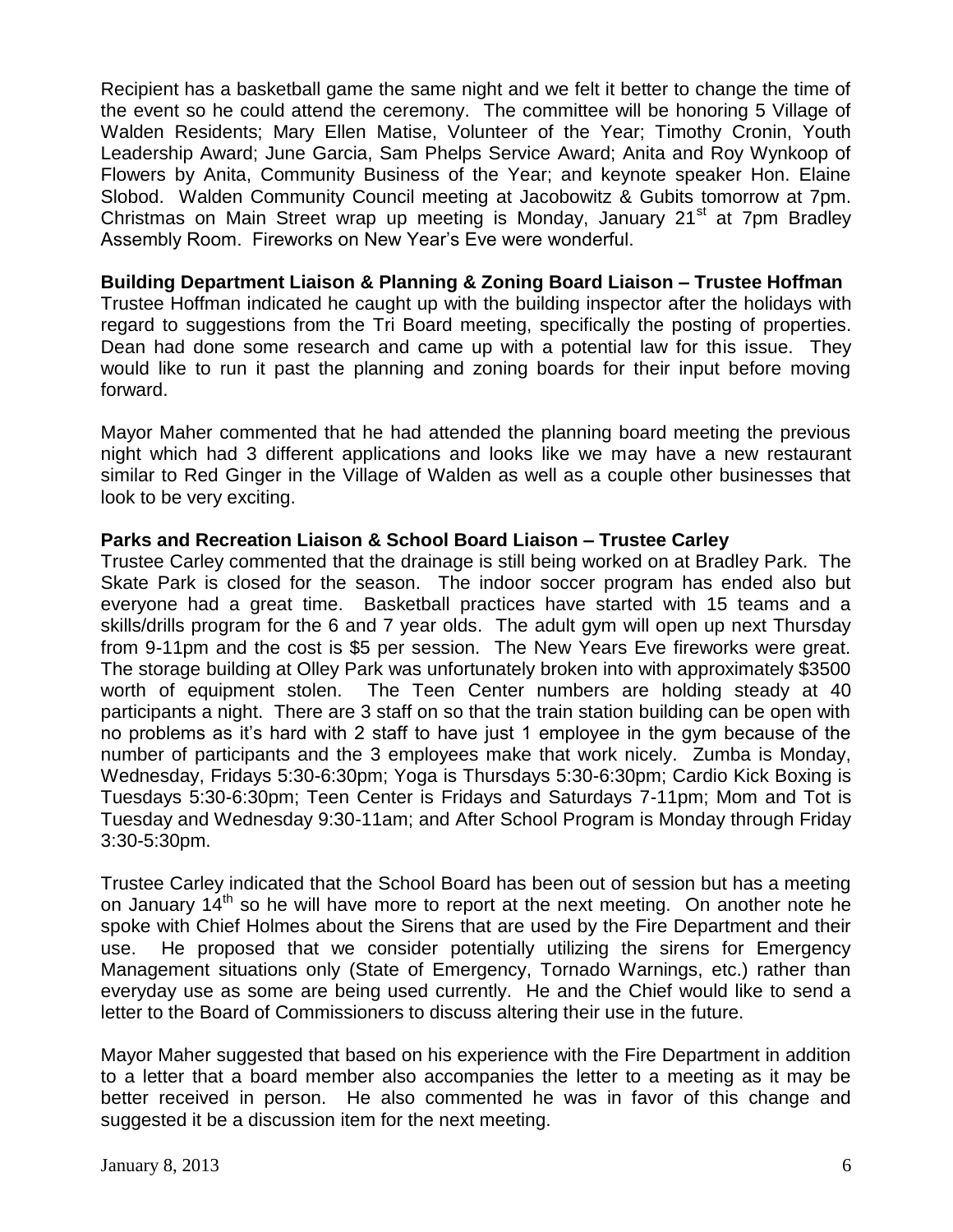Manager Revella stated he felt it was something we should address as soon as possible as he has spoken with the Board of Fire Commissioners this week and they have already had discussions on this topic. They have a work session in a couple weeks where it can be discussed or we can discuss it now.

Mayor Maher suggested we wait until the work session and we can give Manager Revella authority to write the letter on behalf of the board and then have Trustee Carley or he can also attend whatever the board prefers. He highly suggested that someone go with Manager Revella so that the issue would get more traction as he feels it deserves more than just a letter as it is a legitimate concern.

Manager Revella replied that for Emergency Management purposes, it is a very grave concern as we don't have any other system for alerting the public when there is an emergency.

Mayor Maher asked if the board would like him to work on a draft letter and if anyone else would like to attend the work sessions that would be very welcome.

Trustee Bowen suggested Trustee Carley attend as it is his area of expertise.

Trustee Carley commented he would be happy to do whatever the Village Manager would like to do and he will follow suit. Currently there is an Emergency Management plan in the works and section 1-3 concern this topic which is about half of the initial plan that both the Chief of Police and the Village Manager are already reading through right now. Hopefully by the summer the whole plan will be complete and they can move on to another section.

Mayor Maher asked that they get everything together before the first work session.

Trustee Carley asked when the first work session was.

Manager Revella responded he wasn't sure of the exact date but thought within the next two weeks. He suggested we get the letter drafted and that he would find out the date and let him know.

#### **Public Comment on Business of the Board**

Becky Pearson, 167 Walnut Street, commented she was not at the previous meeting but knows the board would be discussing the Ethics Code as she was unsure of where the discussion had ended. She had just read the minutes and didn't see a lot of discussion but did remember that there was some research that was being done by the Village Attorney. She asked where the board had left off on that issue.

Mayor Maher commented that the board did have a lot of discussion about the basic question of whether or not this board believes the Ethics Board should have a little more authority rather than just being a board that renders opinions. The majority of the board felt that there should be more that should be looked into while a few individuals who maybe thought it should just be an opinion of the board. It's not a done deal and the board was going to discuss it further later.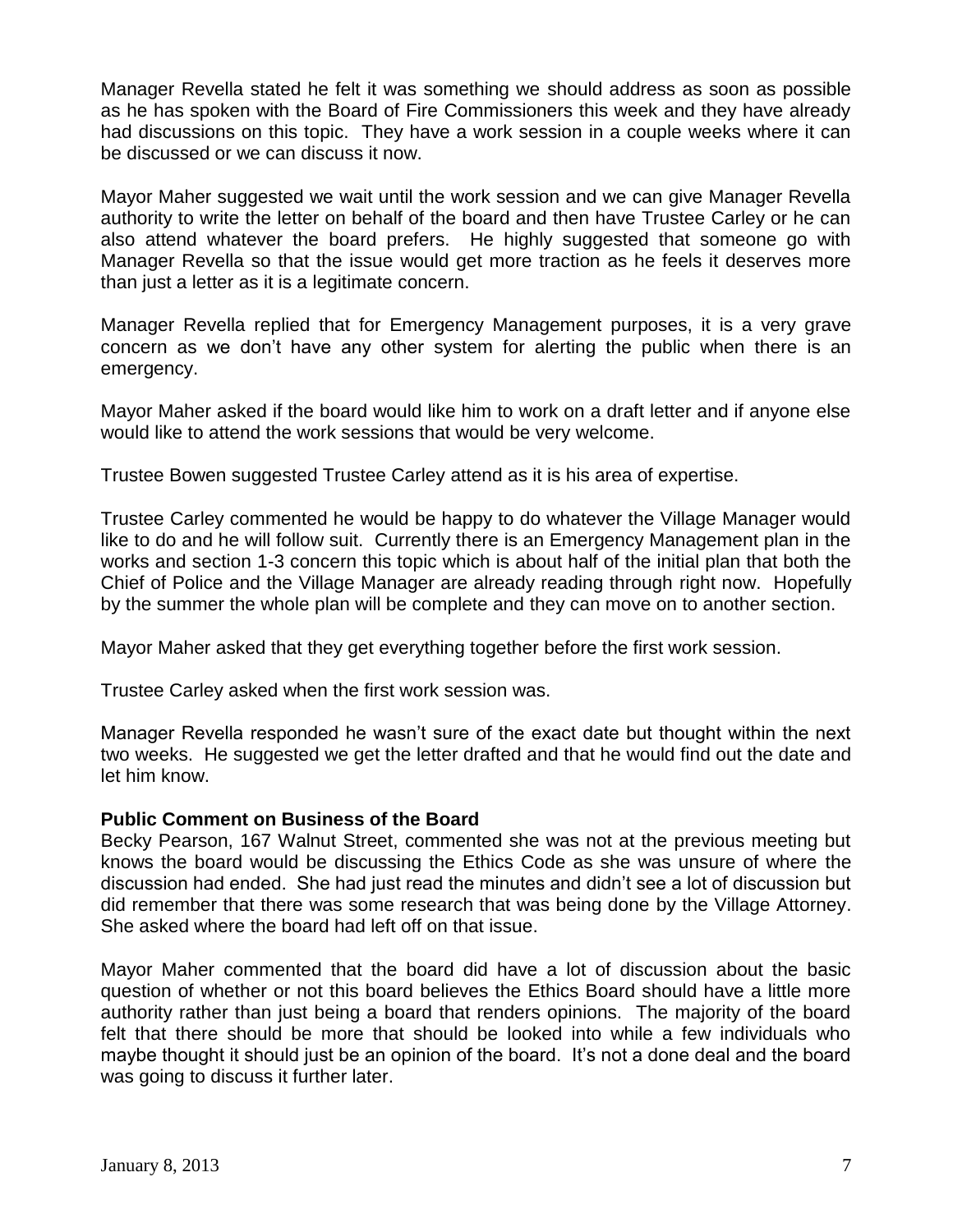Becky responded that she had just read the minutes and thought that there were a lot of questions that were left unanswered awaiting the additional research the Village Attorney had done.

Manager Revella responded that the Village Attorney had drafted a legal memo to the board on those issues.

Becky asked if that memo was in the packet.

Manager Revella responded no.

Becky asked since the board was going to be discussing the animal code tonight if there had been a problem lately with the animal code.

Trustee Lown responded it was still the issue of the "Cat Law" that Becky had suggested to the board previously.

Becky replied that it was about dogs.

Trustee Lown responded that yes, the current code is about dogs but that this was about the suggested "Cat Law" that Becky had brought to the board previously that the board was still discussing.

Mayor Maher agreed that the board was still discussing this law.

Becky said the packet included information about dogs.

Manager Revella clarified that was a copy of the current code as is.

Attorney DuBois clarified that is the current code which is part of the issue the board is discussing.

Becky clarified that was her question if you are going to say animals should it read dogs or animals in the code if the board was going to add cats, and thanked the gentlemen for the clarification. She asked about the Commercial Garbage Action item on the agenda as she wasn't at the last meeting and didn't know what the gist of that was.

Manager Revella replied that it was a new item tonight.

Becky replied that it was an Action item so she wouldn't be able to discuss it later. In the packet there were some amounts that stated that all businesses were notified about those amounts and most of them had gotten back to the Manager about how they felt about those numbers.

Mayor Maher responded that some businesses did get back to them and some did not.

Becky asked what percentage of businesses got back to the Manager.

Manager Revella replied about 25% have responded to the letters in some way.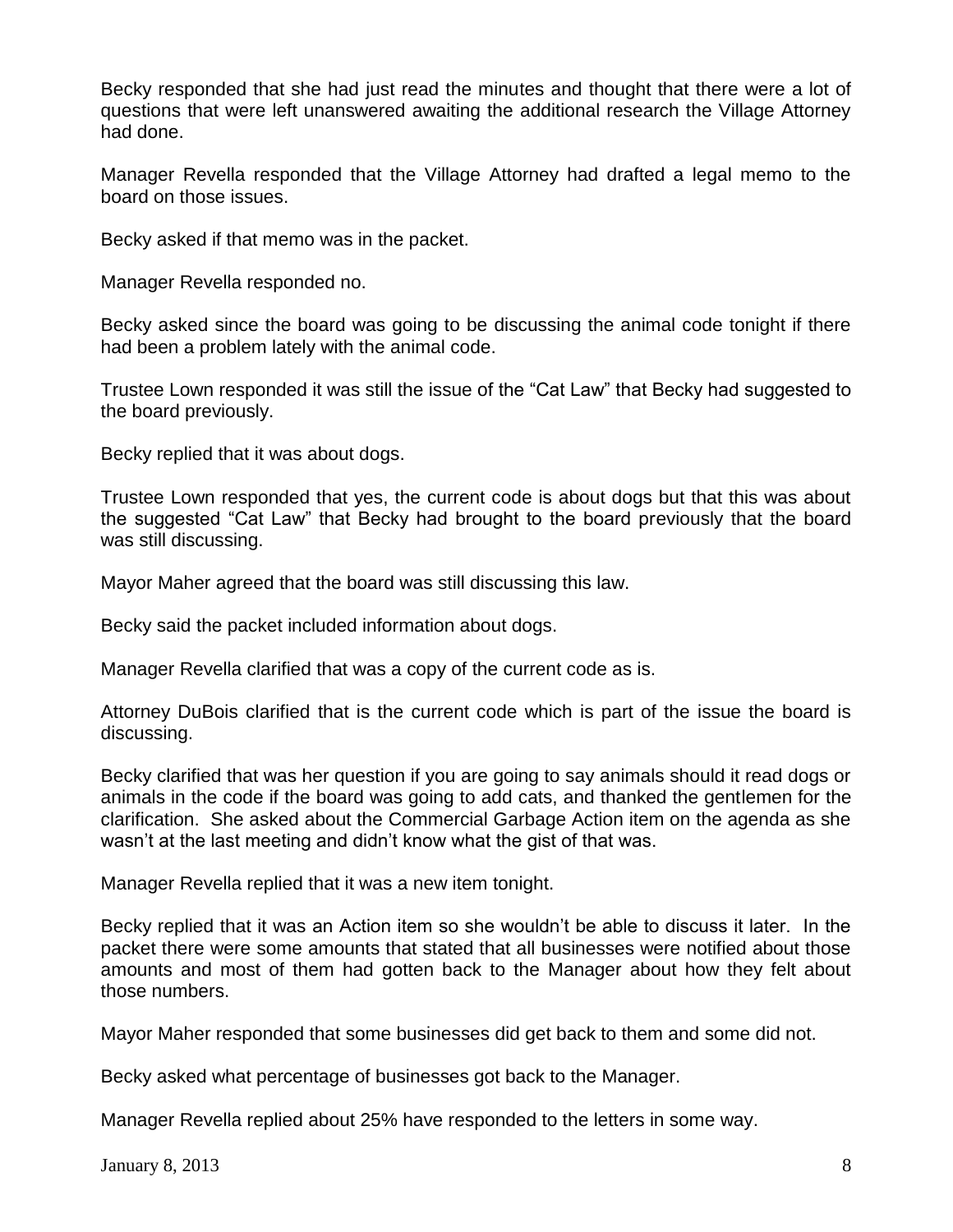Becky clarified in some way, negative or positive.

Manager Revella responded that he hadn't gotten any negative responses, all were positive and Ciardullo Printing was indifferent. What was in the packet was what was mailed to the businesses as he was trying to get out as much information to the businesses as possible.

## **Action Items**

## **Comprehensive Plan**

Attorney DuBois clarified for the record that the Draft Generic Environmental Impact Statement that we have had for a while now is what was subject to this comment period and that any comments that may have been received would be considered at this point.

Manager Revella confirmed there have been no comments received.

Attorney DuBois stated that at this point we would now make that draft a final report and send out a few forms to a few entities. At the next meeting the board will present that report as the final and the board would take action at that point with the State Environment Quality Review process.

#### **Resolution 23-12-13: 161 Elm Street and Resolution 24-12-13: 39-45 Main Street**

Attorney DuBois stated he wasn't quite sure why this resolution was on the agenda as it had been enacted at the last meeting. The way this board typically does things is that the resolution is made and altered after that or enacted so he is unclear as to why it is on the agenda this evening.

Mayor Maher asked for clarity that the resolutions on the agenda were already enacted at the last meeting.

Attorney DuBois confirmed that Resolution 23-12-13: 161 Elm Street and Resolution 24- 12-13: 39-45 Main Street were already enacted upon. But that Resolution 25-12-13: Election place and time and Resolution 26-12-13: Youth Bureau Solutions Grant are both new tonight that had yet to be acted upon.

## **Resolution 25-12-13: Election place and time Election Times**

Trustee Bowen made the motion to accept the Walden Firehouse located at 230 Old Orange Avenue from 6am-9am on Tuesday, March 19, 2013 as the official local election time and place. Seconded by Trustee Lown. All ayes. Motion accepted.

Attorney DuBois asked to make a point of clarification with regards to the previously discussed Resolution 24-12-13: 39-45 Main Street. In the Building Inspectors report he indicated that the building owner has not in fact shown proof that the owner has purchased the correct paint as was outline in the resolution so he is technically in non compliance with that resolution and the board could take action on that if they so choose. The board could do nothing but he wanted to be certain they were aware of the situation. The board also has the option to give the Building Inspector authority to go into the building to paint it themselves as it is within the rights of the board.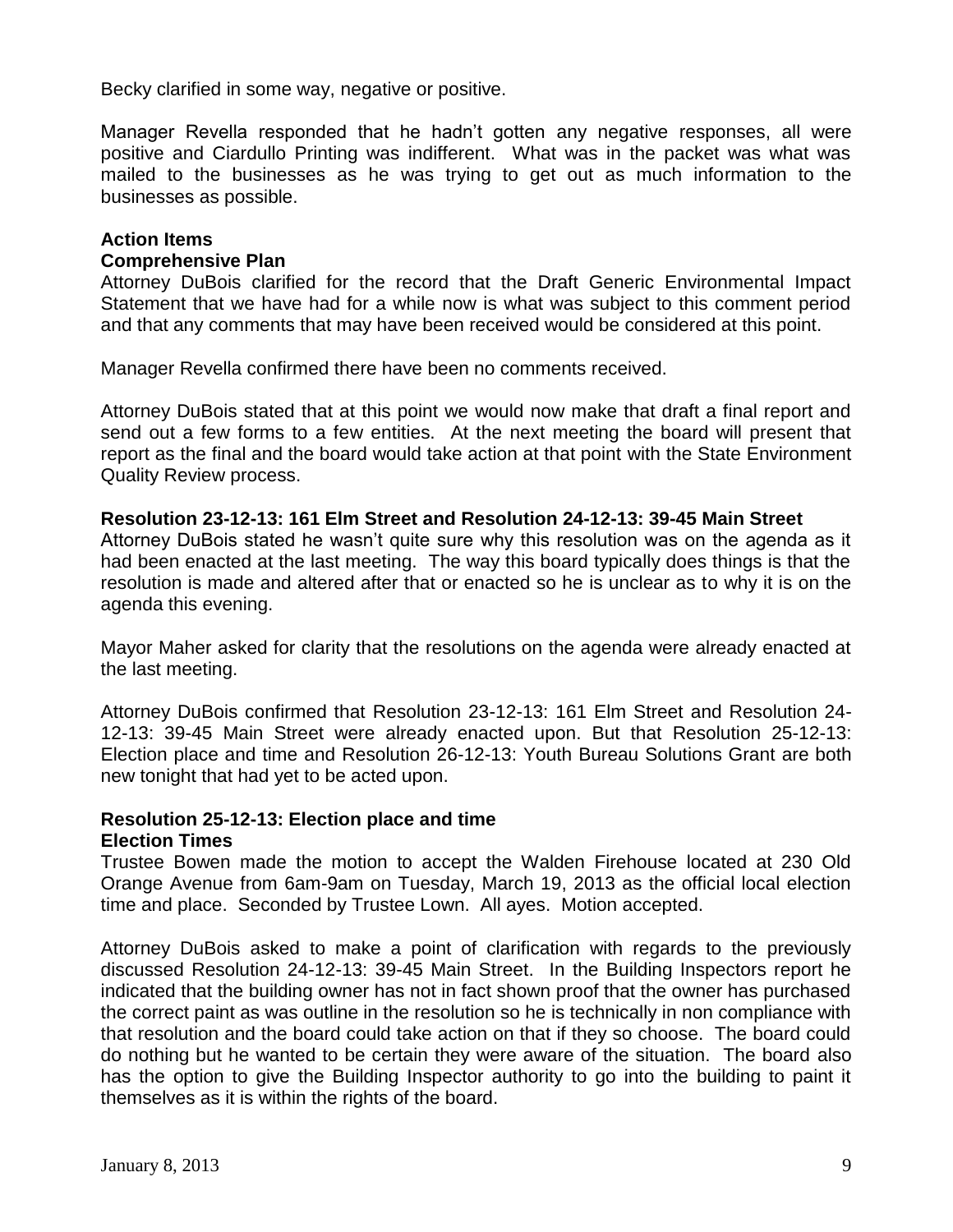## **Resolution 26-12-13: Youth Bureau Solutions Grant**

Mayor Maher commented that this was a grant for over \$9,000 to fund the Summer Youth Leadership Academy (SYLA) program in the Village of Walden. This program was ranked number one in the nation back in 2011 and is a great educational program promoting leadership and giving our youth a lot of activities to do during the summer. It's a great program and we are happy the County allows us the grant funds to help take care of it and in cooperation with our Summer Youth Employment Program it's something that really highlights the Village of Walden as one of the reasons why Orange County keeps getting awarded one of the 100 Best Communities for Youth in the United States. Walden is mentioned often when this award comes up.

Trustee Bowen made the motion to approve Resolution 26-12-13.

Mayor Maher asked what the exact amount of the grant was.

Manager Revella responded around \$9,130

Mayor Maher asked if we needed to have the exact amount in the motion.

Attorney DuBois confirmed the exact amount was not needed and he read the resolution for the record: Resolution 26-12-13 authorizing the application for the 2013 Solutions Grant funding from the County of Orange Youth Bureau for the Summer Youth Leadership Academy and Authorizing the Village to accept such grant if the same is awarded to it. Whereas, the Orange County Youth Bureau has announced the availability of grant funding for various types of youth programs throughout the county; and whereas, the Village wishes to apply for such grant funding for the Summer Youth Leadership Academy for the summer of 2013; and whereas, as part of its grant application the Village also wishes to acknowledge its willingness to accept said grant for such programs should the Village be awarded such grant; and whereas, the Board of Trustees of the Village of Walden wishes to authorize the filing of such an application with the Orange County Youth Bureau and express its willingness to accept such grant if the same are awarded to the Village. Now, therefore, it is resolved, that the Board of Trustees of the Village of Walden hereby authorizes the submittal of a grant application for the Solutions Funding Grant from the Orange County Youth Bureau for the Summer Youth Leadership Academy; and it is further resolved, that the Board of Trustees hereby expresses its willingness to accept the Solutions funding Grant for the Summer Youth Leadership Academy if such grant is awarded to the Village; and it is further resolved, the Village Manager is hereby authorized to take all necessary action to implement this resolution; and it is further resolved, that the Village Clerk is hereby authorized to forward a certified copy of this resolution to the County of Orange as part of the Grant application.

Trustee Lown commented it basically states that we are going to be applying for the grant funding and if we are awarded we will accept those funds.

Trustee Lown seconded the motion. All ayes. Motion approved.

## **Commercial Garbage Pickup**

January 8, 2013  $\hspace{1.5cm}$  10 Manager Revella commented that everyone should have the information and the letters that were sent to the potential Commercial properties. As we all know the first component of this is that the village wide residential garbage bid was accepted from Interstate Waste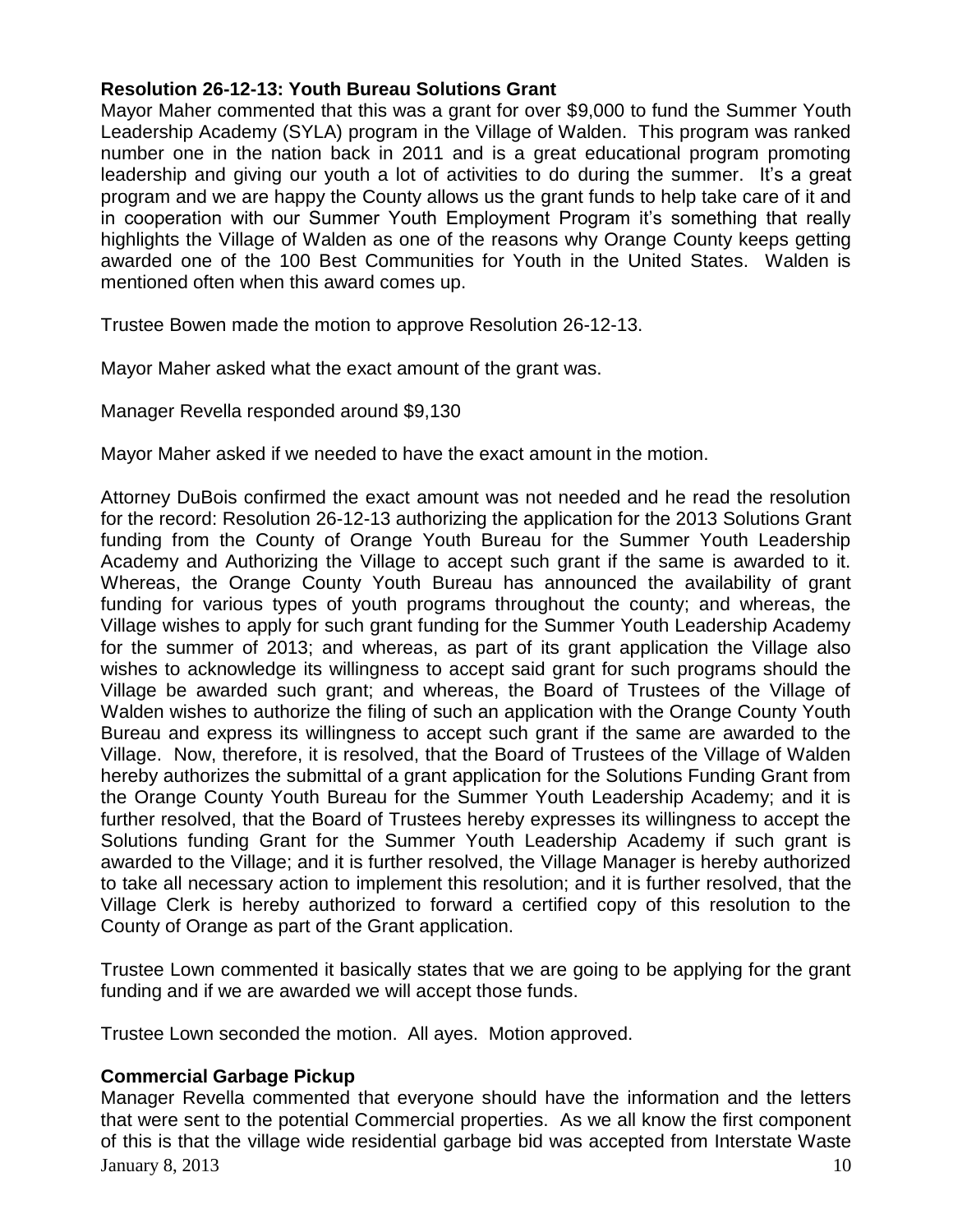Services (IWS). As part of the garbage bid this year we included a proposal for commercial pickup and we asked what that would cost for the businesses, what the cost savings would be, how we would implement this system, how the billing would work out and we worked out a grid as to what it would look like if it was implemented. That information was sent out to the businesses to see if they would be interested in the services, if they are not interested in the service, if it's a savings for the businesses or if it's not a savings to the businesses so that the board could decide if it is interested in this service or not. He did hear back from building owners and business owners who expressed that this would indeed be a savings for them and that they would be interested in the service for the cost savings aspect and really didn't care who the company would be that we would be using as long as it's a similar service to what they are currently using. He did receive one response that was indifferent to the service the owner just wanted him to ensure that if there were any customer service issues that came up that the businesses would have the same recourse as the residents do, which is correct. He indicated that Mark VanWeelden, General Manager of IWS, and other representatives from IWS are in the audience this evening if the board wishes to hear from any members of the public who would like to speak on behalf of any concerns they may have or have the IWS representatives that are here answer any questions that the board or the public may have.

Mayor Maher indicated he certainly had questions but then asked if there were any members of the public who wished to speak about this specific issue to come up state their name and their comments.

Joe Pisano of Pisano Brothers, Route 52 asked why the Village wanted to get involved in commercial garbage pick up.

Manager Revella responded that the current garbage code authorized the board at that time and it states that the Village will be responsible for garbage pick up for the entire Village.

Mayor Maher commented that the code as it was written does leave room for the Village to have the option to, and technically the Village does have the ability to do Commercial as well as Residential. This was the way this current board was saying they are thinking of enacting it. When this was brought up to the board he absolutely shared his concern and that this current board has not decided whether or not that is the right thing or the right place for the Village to get involved with a personal businesses choice on their garbage pick up whether or not it is saving them money or not.

Manager Revella stated that each resident is a business itself. For example at his own house he doesn't have a say in what garbage company the Village uses.

January 8, 2013  $\hspace{1.5cm}$  11 Joe responded that his understanding of the reason for this law was that all the municipalities had signed up for the gasification plan that would supply Mercer or some company in Middletown that he forgot the name of with enough garbage to fund the gasification plan if they need it. That contract basically fell through because it went bankrupt so you don't have that anymore. So now the Village is trying to take his right as a business owner to choose what garbage company he would like to use away from him. As you know any time you have competition you have control over the cost. If you put him in a situation where he only has one company to choose from he will no longer have as much of a say in what the price will be. They said they could lock in the price like the specs that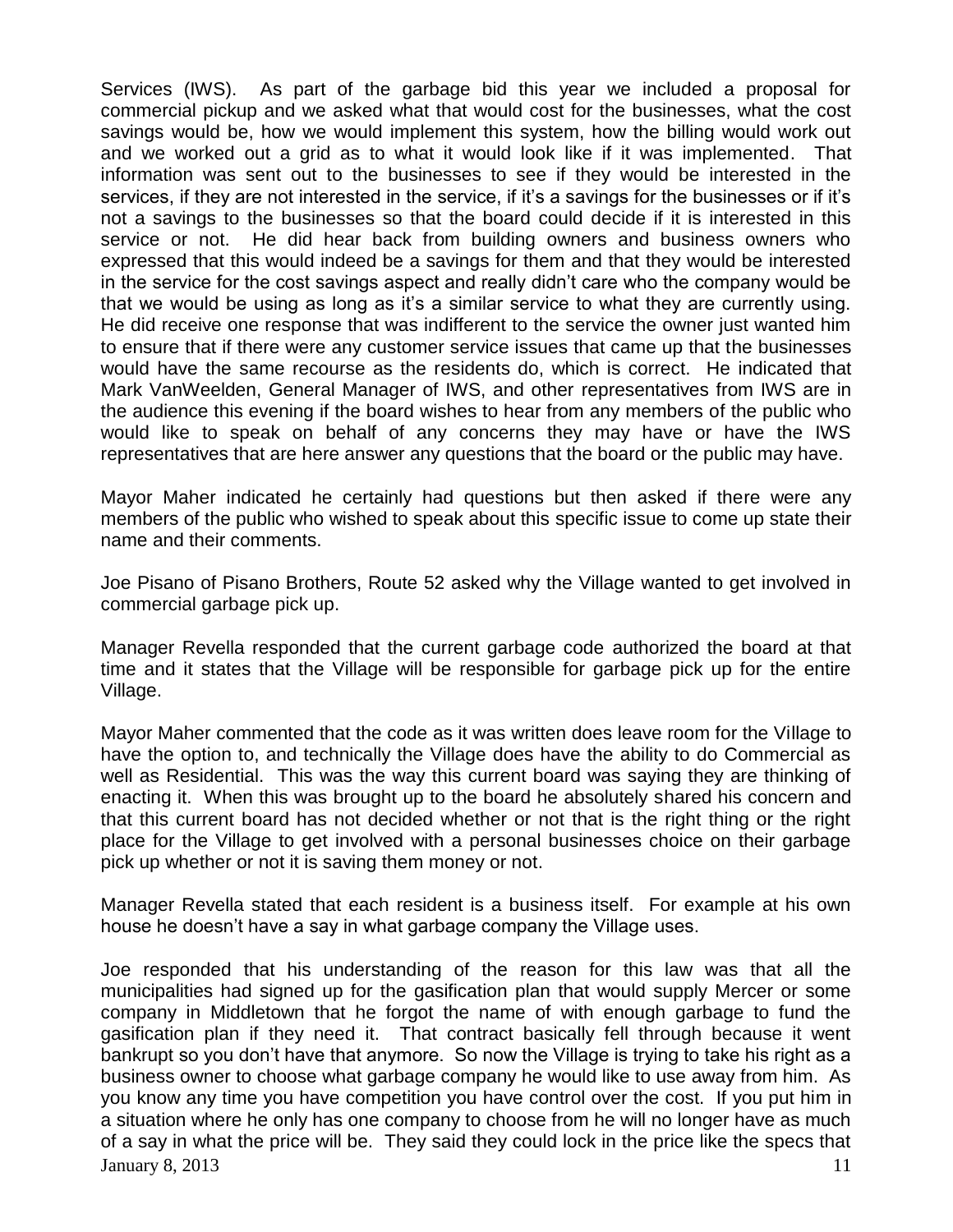were provided but it's listing solid stream spec OCC Trash but he wasn't clear on what OCC meant versus single stream which means you don't have to separate or sort your garbage. He currently has a 4 yard dumpster that he gets picked up twice a month and he is paying about \$84 per month with taxes and everything else. The paperwork that was sent doesn't include taxes.

Manager Revella replied there are no taxes added onto the cost at all.

Joe asked if it was a possibility to have his 4 yard dumpster picked up twice monthly as it isn't listed on the specs that were sent out as an option.

Manager Revella suggested that IWS could write down that question and respond since they are present to answer that question.

Joe replied that he wanted to know what it was going to cost him and he knows they said it could be locked in for 3 years but not having a choice as to whom his competition could be no competition pools leaves him locked in. A few years down the road when they up the price to \$400 per month he's locked into that price.

Manager Revella clarified that the contract is for 1 year with an option for up to 3 years. Therefore we all would be under a new contract in 3 years and we would all be soliciting for a new contract possibly from a new company at that point, but that's up to the Board to decide.

Joe asked if he would have a choice at that point to come to the Board and have a say in who they were going to choose.

Manager Revella replied that every resident currently has the option to come to the Board to state their opinion about specifics as to why they don't feel a company is a good choice. As part of our contract with the garbage company the Village can penalize the garbage company as well.

Mayor Maher responded that unfortunately the board does have to accept the lowest bidder so the board does have less of a choice as a Village as to who they select for garbage pick up.

Attorney DuBois clarified the Village has an obligation to select the lowest responsible bidder.

Trustee Hoffman stated that Mr. Pisano was bringing up a fundamental point that he was losing his right to make the choice on his own. If he wasn't satisfied with the service then he wouldn't have any recourse or something of that nature.

Manager Revella responded that his recourse would be to come to the Board and tell them that he wasn't satisfied just like any resident has to do as well.

Trustee Hoffman agreed stating that it would become a Business to Village relationship as opposed to a Business to Business relationship. He understood Mr. Pisano's point.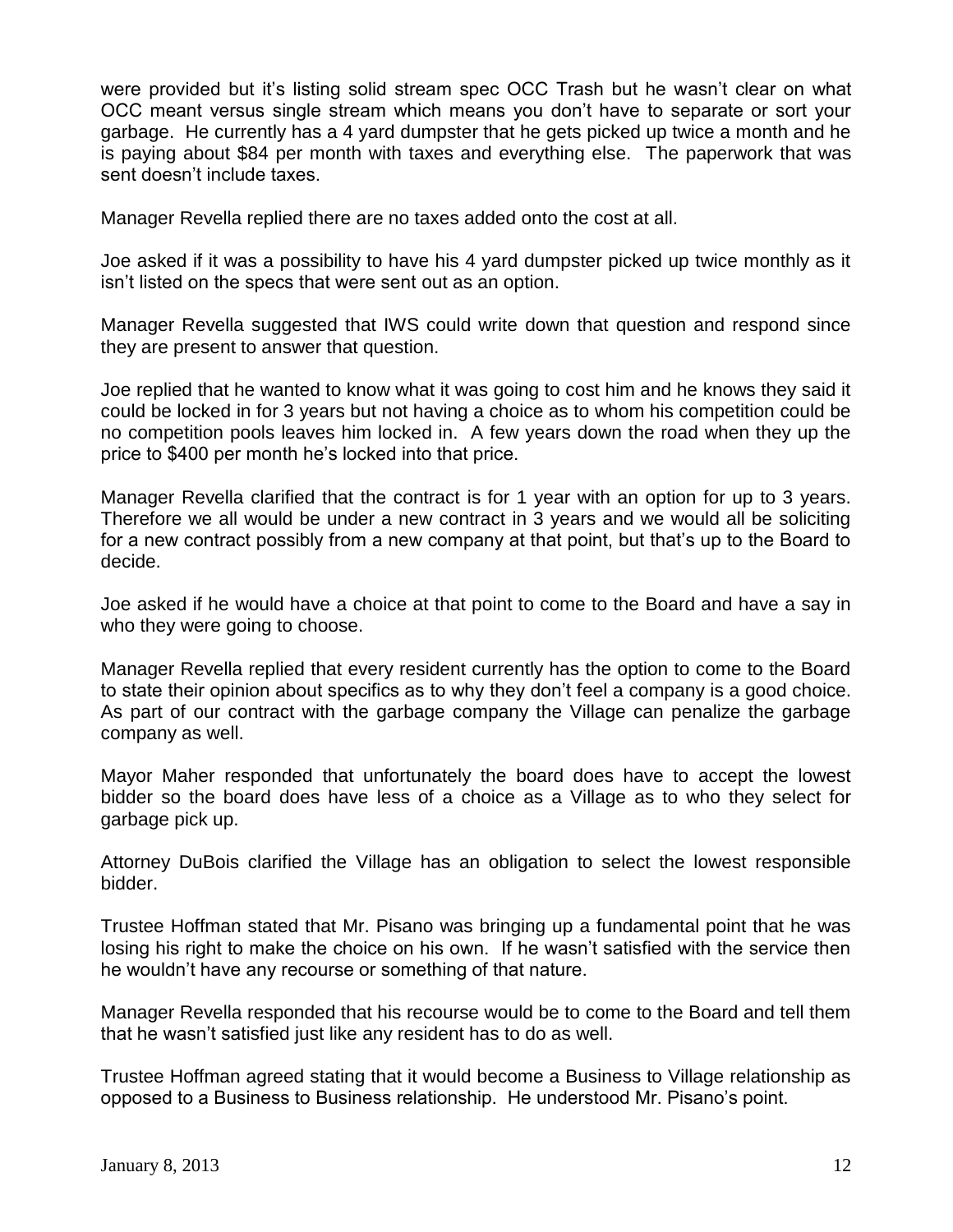Mayor Maher agreed that he too understood his point and personally doesn't feel it's the Village's place to make that decision. However it's up for discussion at this time for the Village to make a decision.

Joe responded that he didn't think the Village should be in the garbage business.

Manager Revella stated that the Village has been involved in the garbage pick up for over 12 years.

Joe responded that when it was set up originally it was for a contract for a company with Taylor Biomass. How does that kick back to Taylor, what do they get out of it.

Manager Revella responded cheaper service and trying to pass that savings along to everyone, not just residents. If the Village can provide a service that helps the businesses out as well, we want to give businesses that opportunity, but if it's not then the Board won't vote on it.

Dan Stalley, 1-5 Orange Ave, asked about how this would affect his garbage pick up.

Manager Revella stated that if the Village enacted this then any contract that he currently has would be void. He would then be under the Village's auspices at that time and not applicable to any penalties from his current contract.

Dan stated he was concerned that the company he was under contract with would come after him.

Attorney DuBois clarified that if the contract became void by public policy because of a law that prevents it from being enforced than he would not be responsible for upholding that contract. The company can not pursue you because your municipality enacted a law.

Manager Revella stated that was definitely a concern to many business owners.

Mark Pisano of Pisano Brothers, Route 52 stated that he had confidential business records from as far back as 1992 that show in writing what happens in the real world when businesses don't have the right to competitive shop for garbage companies. These records show that he was affiliated with both Waste Management and County Waste which will show what he was paying with one vendor versus the other. It is clear that the rates were astronomically different and the reason they were so vastly different was that they has the right to competitively shop. He would like to press the importance with the Board of allowing businesses to maintain that ability to competitively shop because there is no better money making business in the world than garbage.

Eric Katsberg, Trustee with the Masonic Lodge, 63-65 Main Street stated that the Masonic Lodge supported the idea of the commercial garbage. He asked for clarification on what single stream recycling meant. He asked if that meant that all garbage went into one container or would it be a separate container for recycling and one for garbage.

January 8, 2013  $\hspace{1.5cm}$  13 Marisa Ellis from IWS responded that single stream recycling meant that cans, bottles, newspapers, paper, cereal boxes, and any type of packaging that food comes in all goes into one container. All other garbage that is not being composted such as food waste and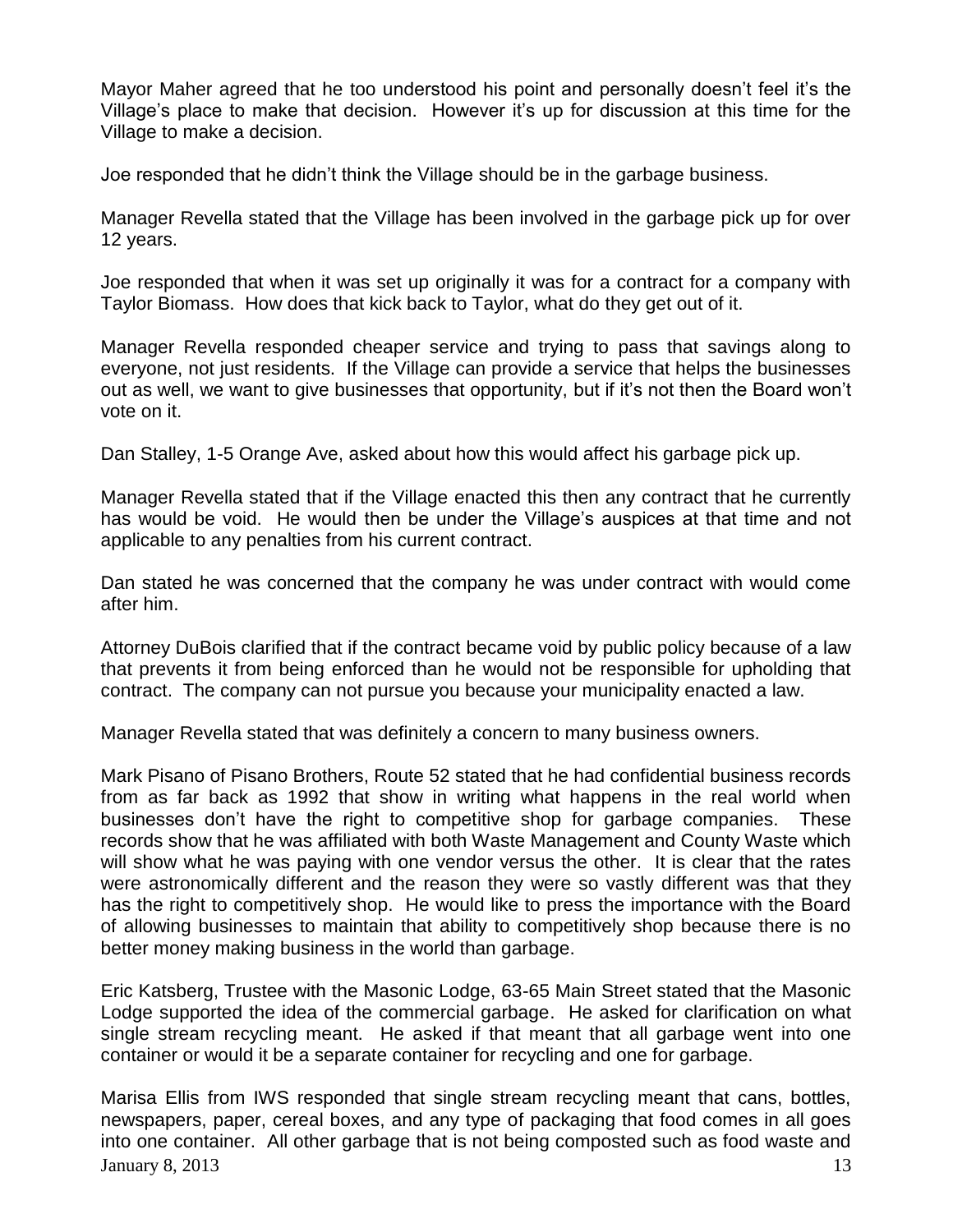any items that are not recyclable would go into your garbage. The single stream plan heavily increases recycling level and less trash is produced.

Eric asked if a toter was an option for businesses versus the smallest item on the specs provided which is a 2 yard dumpster.

Marisa responded that one of the things they recognized as they were talking to business owners was that it was not all cookie cutter and there are very many situations were businesses require various types of services. This was discussed with the Village Manager and yes they will be able to provide services such as the toter service to businesses that need it.

Eric asked if there would be an additional pricing list sent to the businesses to reflect that toter price.

Marisa confirmed that yes that would be forthcoming.

Eric stated that in the current code dumpster have to be enclosed. He asked if that would hold true with this new law if enacted.

Mayor Maher responded that yes they would be required to be enclosed as well.

Eric asked if a business currently a dumpster that was not enclosed if that would be enforced.

Mayor Maher responded that if those businesses hadn't already been noticed they most likely they would be cited. He suggested that if he had a specific case to let the Village Manager know about it and they will be noticed.

Becky Person, 167 Walnut Street asked if businesses were going to be required to have dumpsters or just garbage cans on the street, on our main streets there will be garbage cans and toters and recycling containers on every street that we have would then be filled with garbage cans.

Manager Revella clarified that they would still have the same set backs that they have now and would not be allowed to have garbage cans on Main Street but in the rear of the businesses just as they are now.

Becky asked if cans would then be all over the back streets instead.

Manager Revella replied no, they would still be required to be in certain locations as it is now.

Becky responded that one reason that the law was initially enacted was that it was more commercial and more business friendly because businesses were having their dumpsters instead of garbage cans.

Mayor Maher furthered her point by stating that businesses had opposite sides of the street businesses or corner lots so garbage cans would be all over if it was streamlined.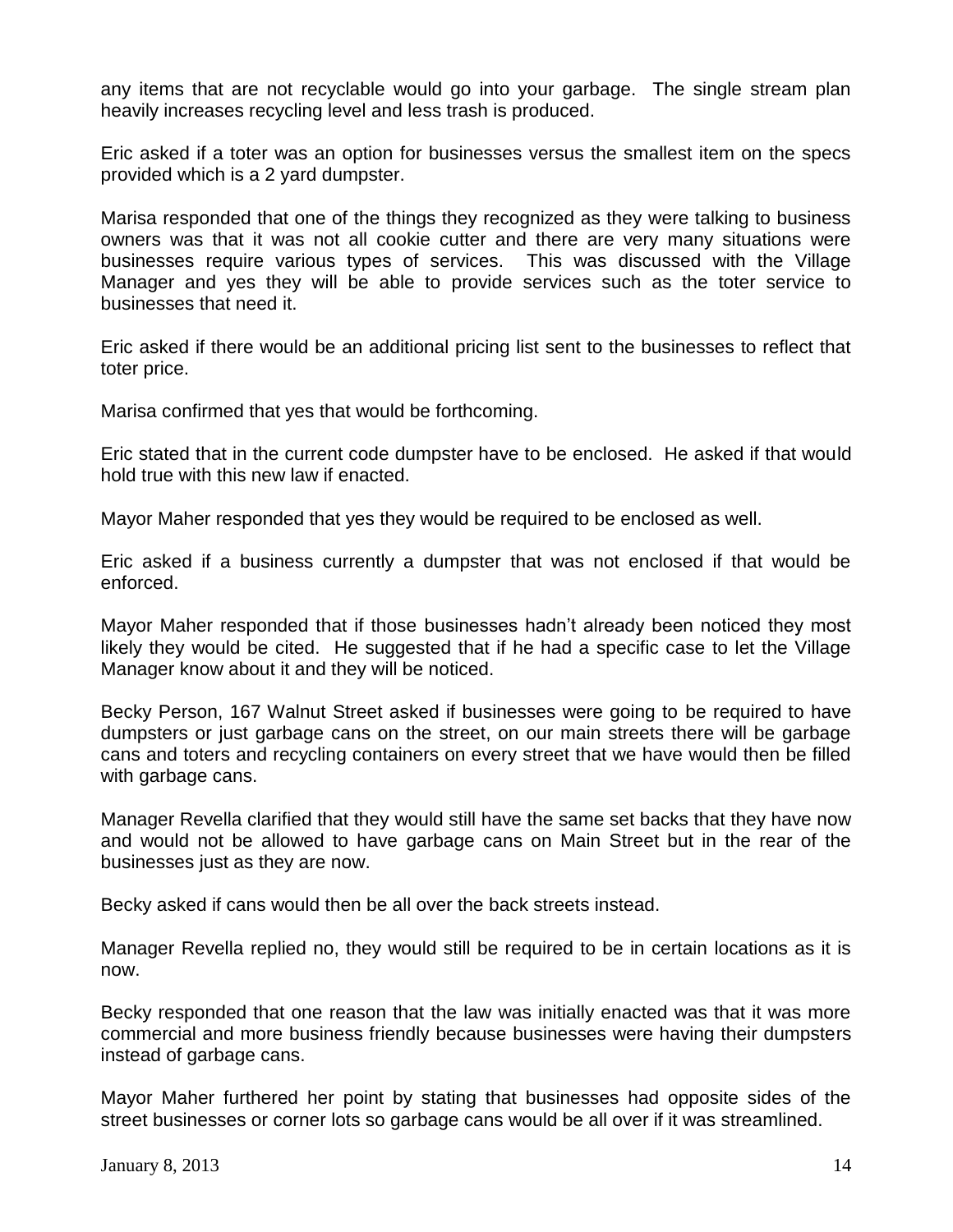Becky asked if the Commercial pick up was going to be at the same time as the residential pick up or will there be garbage pick up in the Village 5 days a week.

Manager Revella replied that there is garbage pick up in the Village 5 days a week now. There are current commercial pick ups that occur every day. With this program it would be a bit more coordinated and trucks wouldn't be coming in and out of the same parking lots all day, they would come in once and that would be it.

Attorney DuBois stated that if we had the same company doing residential and commercial businesses that it would allow that company to be more efficient with how frequently they are in the Village.

Mark VanWeelden, General Manager of IWS stated that the service that business owners currently have would stay exactly the same. In terms of choice, if a business wanted to increase or decrease the frequency lets say if the volume of their business increases that would stay the same as well, the only difference is that there is only one hauler and they are responsible to the Board for that service. The Board guaranteed the price as part of the bid, it's a locked in price as part of the bid specs it's nothing special that IWS did; it's just a portion of the contract so there is nothing majorly changing. In terms of the size of the containers and the frequency of pick up, IWS is in the Village 5 days a week and they are looking to right size those containers so that they are not in the Village 5 days a week. They are looking to do that for their own efficiency. The idea of having one hauler in town means that they are responsible for everything that happens and the Board can hold their feet to the fire, so it's an option in the contract, it's not anything that was just brought up.

Marisa Ellis from IWS commented that every other week services would definitely be available. One of the things that business owners have to do to help keep costs down is have service every other week because the costs for disposal and transportation have been so exorbitant. Under this new program she believes that businesses are going to be able to get a weekly pick up rather than keeping it around a little bit longer as they have done that to keep their costs down. The sales representatives, there are 5 including herself, will go to all the businesses and treat them just like they were a new customer and talk through the different options that they have to offer to see what will be the best fit for them to keep costs to a minimum as well as helping to keep the garbage under control. The competitive situation I heard a lot that businesses were concerned that they would not longer have a choice and not be able to keep control of the costs, but one of the things to not lose sight on was that with the bid there were 3 major players involved in that bidding process: Marangi, County Waste, and IWS. Each one of the 3 companies submitted a bid for the Commercial services. IWS was not only the low bid on the Residential service but also on the Commercial service bid. From her experience in the garbage market for the past 10 years, prices are at an all time low which is cutting costs to the consumer. Even under this the current pricing from IWS is higher than the bid that was submitted to the Village which overall will be a good benefit for the community.

Mark Pisano of Pisano Brothers, Route 52 asked if the IWS contracts had fuel surcharges that are the status quo that they can add whatever fuel charges they would like.

Marisa replied that there were none. She also commented that there is also not a lot of recycling currently in the businesses and the more they recycle the less trash they will produce.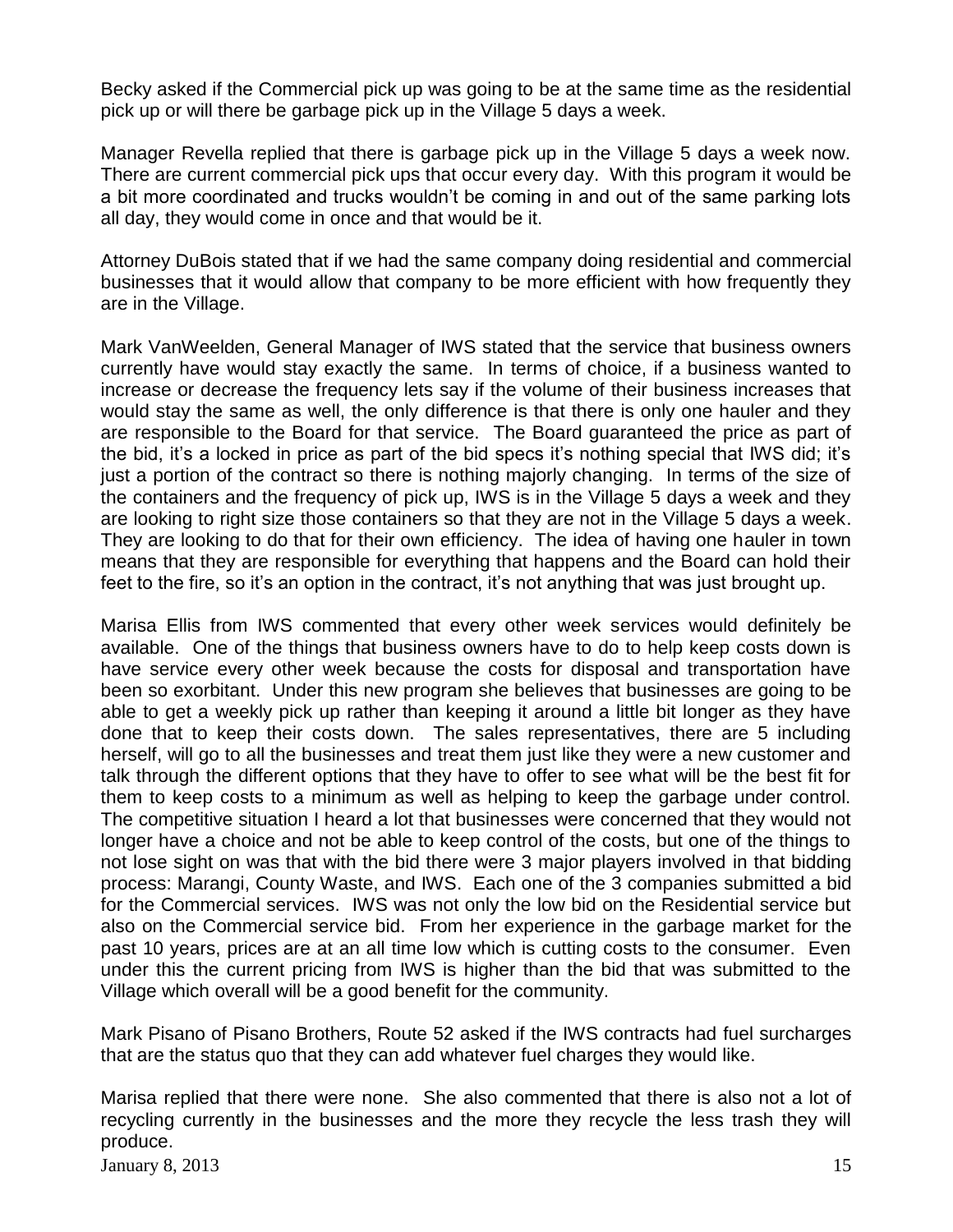Mark asked if there would be more or bigger dumpsters to decrease the amount of service.

Marisa replied that they would work with the businesses to find out what the best fit for them is to right size their containers and in some cases if they needed would pick up garbage up to 6 days a week as some businesses do required that service whereas others only require once a week service. Additionally, the trucks that will be used will be single stream trucks. It is in the best interest of IWS to minimize the time the trucks come in and out of the Village.

Manager Revella asked Marisa to elaborate on whether or not there were concerns that may have been asked directly to them from the business owners when they were talking to them that the Village is not aware of.

Marisa replied that there were a couple of people who had concerns and questions about having to go out for a public bid process. For example there are businesses that are required to solicit 3 bids when they select a garbage company such as the schools. They were concerned about how they were going to document that this did go through a public bidding process. As long as it's documented well those businesses should not have a problem. There were also a couple business owners who had odd situations such as having 3 cans plus a dumpster and what she assured them was that IWS would come around and talk to them and that their rates would not go up. We realize that not everyone will have the same exact type of service as not everyone can have a dumpster and we will work with those individual situations. Another concern was that some people might require less pick ups.

Mayor Maher commented that his feelings on this issue do not have to do at all with IWS. He feels that IWS has shown a great deal of dedication and done a lot of work for the Village recently and has been great with working with our Village Manager. He knows they have worked extremely hard on this but he just has a fundamental disagreement with the Village for getting involved in Commercial garbage pick up. He completely agrees with what Mark Pisano had to say tonight. One of his first issues when we first started having conversations about this issue with employees in private is to make sure that every single business owner is heard, as that is the most important thing to him. From what he's heard not just from the people in the room tonight but also from people outside who may not like being on the record is that they also have a problem with it as well and whether or not it is the role of the Village of Walden, whether or not we should be getting involved. This is a great conversation. It may very well help almost all if not every single one of the businesses in the Village but all businesses still in his opinion should have the right even if they are willing to pay more to hire someone else just based on service. No effects at all about that, it's just their preference, and he doesn't see how it's the Village's role to take that right away.

Manager Revella asked why he has an issue with Commercial garbage pick up but not residential garbage pick up.

January 8, 2013  $\frac{16}{5}$ Trustee Hoffman responded that Residential and Commercial are 2 entirely different topics. As we saw here tonight different businesses need different types of pick up where as Residential is essentially the same type of pick up for all. Also you would want to limit the amount of times a garbage truck enters a residential area versus a commercial area.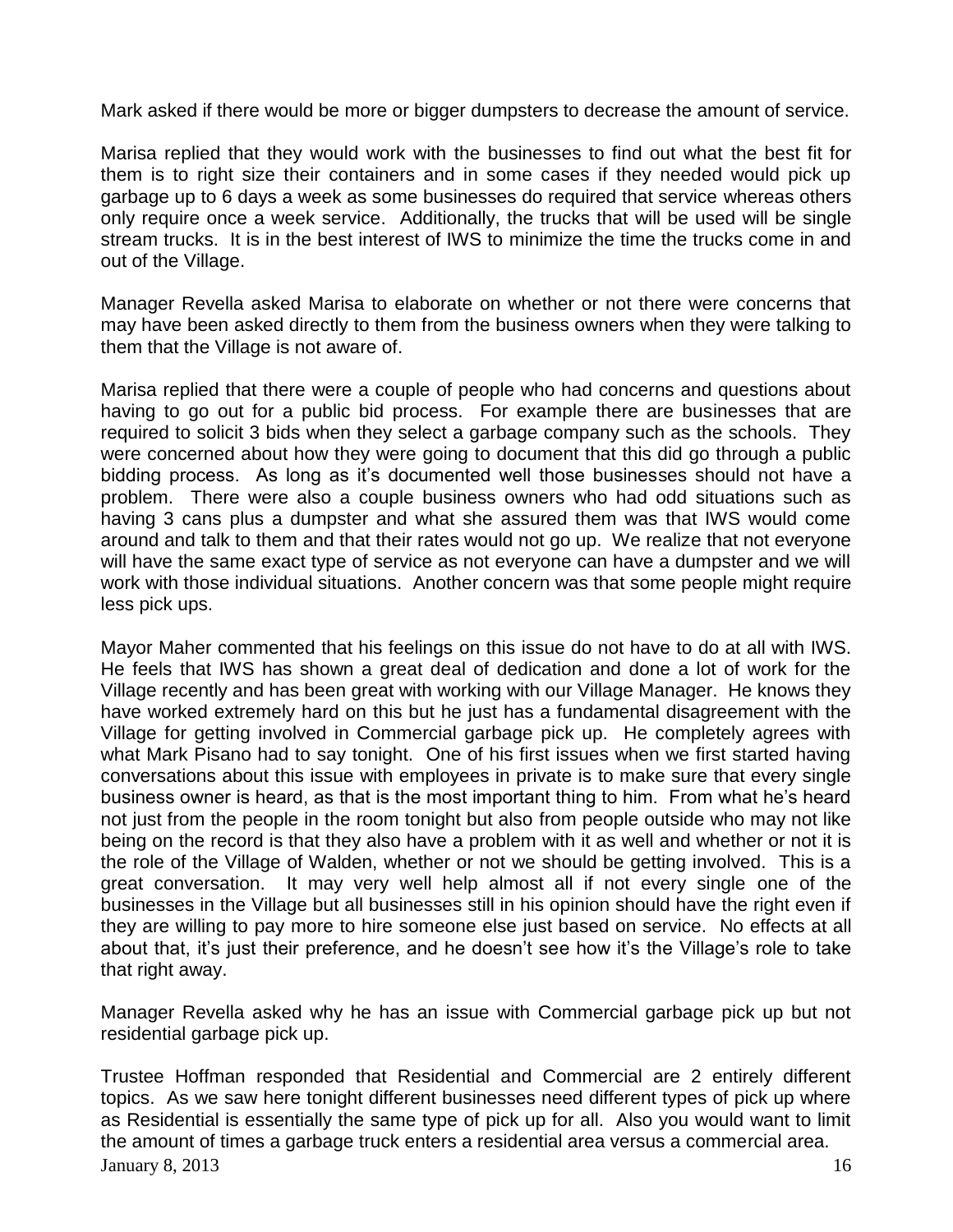Manager Revella responded that we do have a lot of businesses that are in residential areas.

Trustee Hoffman replied that he understood that and from the Village standpoint it may seem the same but that he doesn't necessarily agree with that.

Trustee Carley stated that he felt that if this was one way the Village felt that it could standardize the process and make sure that everything is done and the costs are the same and make sure that the businesses are happy and the residents are happy. He believes that this is a great way to make sure that the responsible lowest bidder can accommodate the needs of the Village. It is subjective to say whether it works or doesn't work as we aren't going to make everyone happy. The service we provide and the government here is responsible for should be across the board and available as well as economically to everyone and he feels that the Village went to great lengths to do that. As for the preference about the number of times a truck goes into one area, he understands the arguments for both sides but that he feels this good business to make it the best way to do what is best for our residents as well as our businesses.

Trustee Lown stated she was torn about the issue as the businesses speak volumes in her opinion. Businesses owners are what keeps us all thriving and alive and we need them. Their ultimate happiness is of utmost importance to her. She feels the board has tried to the best of their ability through the detailed specs of the bid that we requested simultaneous to the tremendous efforts that IWS has gone through to prove to us that they can provide a personal consultation with each business and be accommodating to them all. She would rather hear more from the businesses on this issue. IWS could tell us all day how wonderful they will be but she really wanted to know how the business owners feel and more than 25% would be a little bit more convincing.

Trustee Carley added that one of the main reasons we only have a year service is that we do have the time to assess the service and make any changes if we feel it is necessary to do so. This was the reason that we didn't choose a long term contract.

Trustee Lown commented that she agrees with what Trustee Carley was saying and she also feels like we are a huge account that could certainly hold IWS' feet to the fire as we are a large voice collectively.

Trustee Bowen feels that for uniformity purposes it's great to consolidate and use one company. He understands the businesses concerns about competitive shopping. Most of why the Board selected IWS was cost and if cost is going to be a major issue to any business owner then he would thinks they would want to stick with the uniformity. If a business chooses to stay with whomever they have been working with even if it costs \$2 more than that is their choice to do. The goal of the board was to add the businesses to the savings.

Mark Pisano of Pisano Brothers, Route 52 commented that he felt that everything sounds great right now but that next year he fears prices will go up 30%. As a business owner he will no longer have a choice because the board chose it for him as a government who he had to go with. He doesn't feel that the Village wants to be a Commercial business. If it had its own garbage trucks and employees then it would be Free enterprise, but there is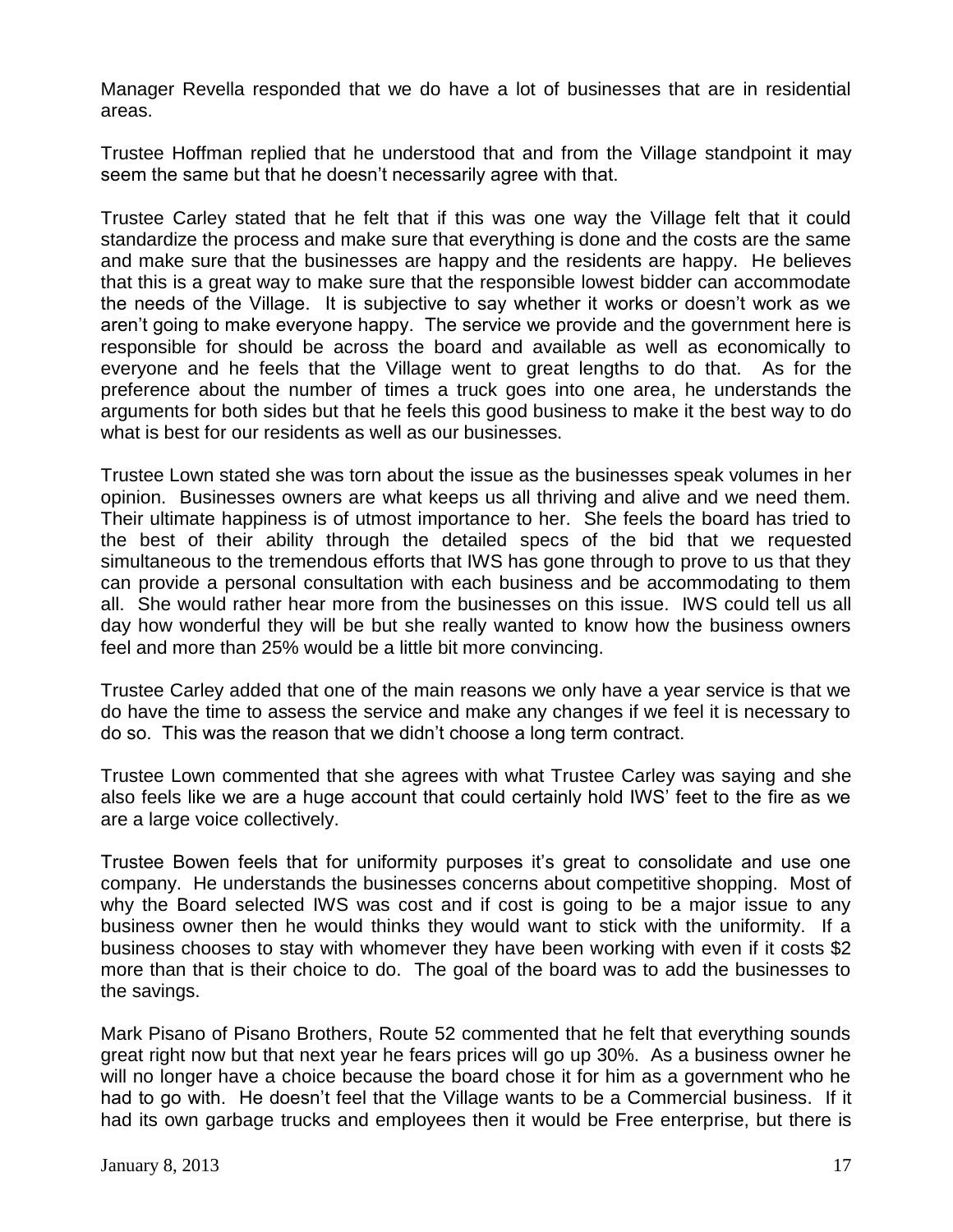no free enterprise here. The Board has taken his ability to choose what is best for his business away from him. If the Village signs it into law his voice becomes minimal.

Mayor Maher clarified that he would have a voice through the Village Board.

Trustee Bowen commented that the Board looked at the bids from a dollars and cents prospective and if a business isn't looking at from that same angle they are looking at it for relationship purposes and that is up to the business. IWS is accountable to us for at least one year to give us the service that we expect not just for residential but commercial also.

Manager Revella clarified that the contract is for 1 year with the option for 2 or 3 years at the same price.

Trustee Leonard agrees with Trustee Bowen as this was designed to be a cost savings to the businesses. It was also designed to cut down on all the different garbage carriers from coming into the Village at various times and days of the week. In reviewing the numbers if a business that gets every other week service were to change to a smaller container at a weekly pick up they would save money and he believes it's a plus for the Village.

Mayor Maher said that Trustee Lown made a good point that it would be beneficial to hear from more than 25% of the businesses. He asked if there was a way to hear back from more of the businesses.

Manager Revella stated that he sent letters to all of them but couldn't force them to respond. 60% of the businesses in the Village are current IWS customers.

Mayor Maher asked if this needed to be decided on tonight or could we get more information and discuss it again at the next meeting.

Manager Revella replied that he wanted to get the program started as soon as possible so it needed to be implemented soon.

Marisa from IWS stated that the goal is to be ready to roll out the program by April 1 due to the quarterly billing. Realistically they need about a month and a half implementation time that needs to be taken into consideration. That would include the time needed for the sales representatives to go to each business as well as the containers being refurbished and ready to be delivered to each business. Two weeks would not be feasible; they would need a month and a half.

Trustee Bowen asked how many businesses in the Village are not using IWS now.

Manager Revella replied approximately 45 out of 100. 60% of the businesses use IWS currently.

Mayor Maher reiterated that he feels it is not our place to do this. He understands the Village is trying to help people and that IWS has worked hard on this, but he feels it would be a big mistake to try and force even one business owner to do something that they should have the right to do themselves.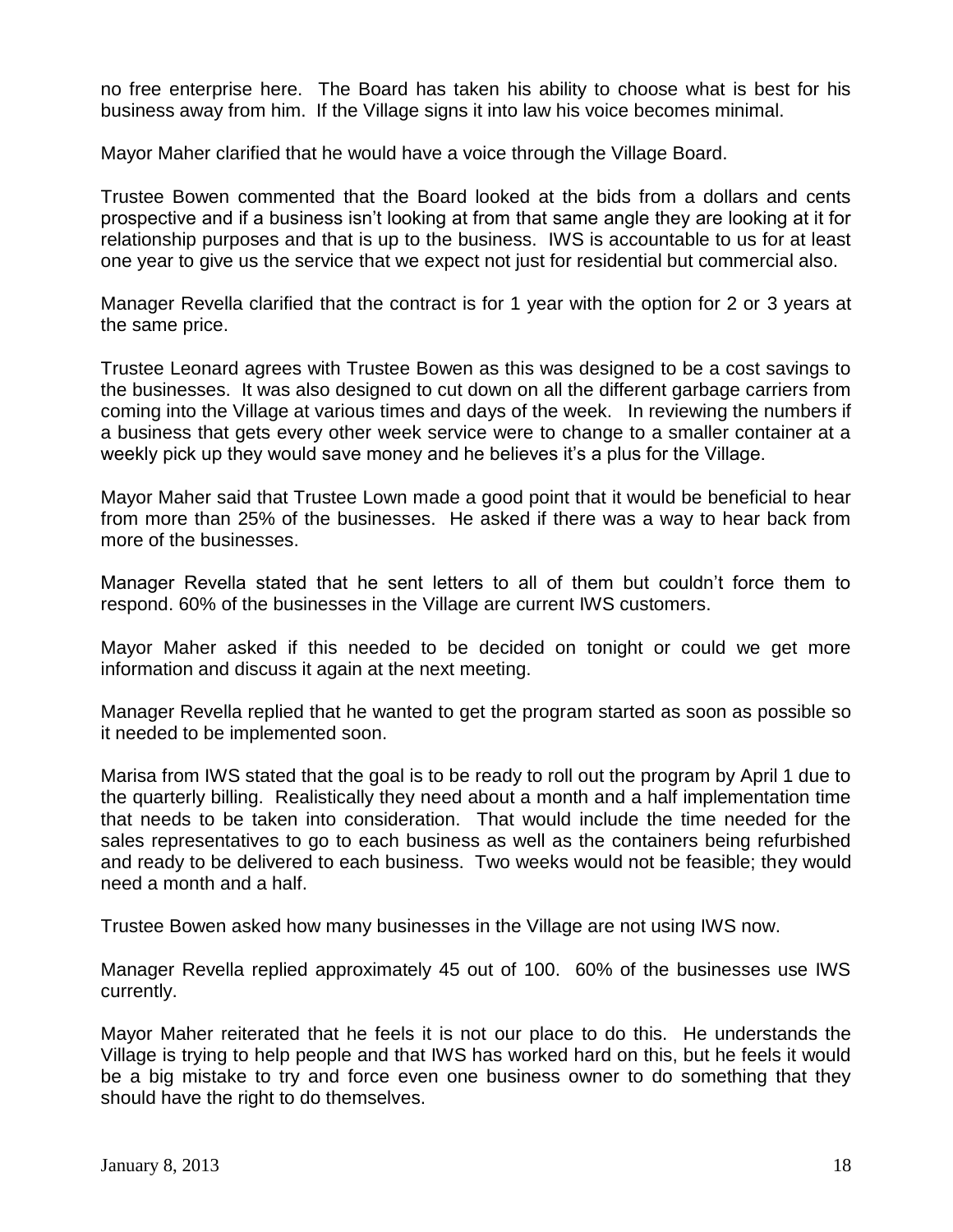Trustee Hoffman agreed with the Mayor. He feels it permeates the bottom line of the whole philosophical issue on market versus franchise agreement.

Trustee Bowen also agreed.

Manager Revella stated that we have other franchise agreements including Time Warner and there is no fundamental issue there.

Trustee Hoffman asked if he had a difficult time with those agreements.

Mayor Maher asked if the board wished to take action on this issue or table it for the next meeting.

Trustee Carley clarified we would need to make a decision at the next meeting in order to meet the time line needs that IWS has requested.

Trustee Bowen suggested we discuss this at the next meeting with the consensus of the other businesses that do not currently use IWS as their carrier to get their feedback and make a decision at that point.

Trustee Lown asked how we would gather the necessary information. Sending another letter doesn't seem like it's going to get more of a response than the last one did. She also added that she felt we should wait the 2 weeks due to the fact that Deputy Mayor Rumbold was not in attendance tonight and not only does she have an invaluable opinion as a Board member, but she is also a business owner.

Marisa from IWS responded that they would go around and reach out to every business and in 2 weeks have the hard facts and comments so that the board could make a decision on the issue. It's just a suggestion to help make the decision easier.

Trustee Carley stated his concern with a conflict of interest and the possibility of skewed data.

Attorney DuBois clarified that even if the Board did adopt the law tonight it wouldn't be finalized until the next meeting anyway.

Trustee Hoffman asked Attorney DuBois if there would be any ramifications in the future if the Board wanted to take action on this topic at that time should this board decide to not take action on this issue at all at this time.

Attorney DuBois responded that he would need to look over the contract to find out. There might be a problem with the length of time the Commercial prices are good for.

Mayor Maher asked if Attorney DuBois could look into that for the next meeting.

## **Village Code Sec. 247-9 and Sec. 247-13**

January 8, 2013  $\hspace{1.5cm}$  19 Attorney DuBois suggested that the Board introduce Local Law I-1-2013 tonight to change the garbage code and set a public hearing date for the next Board meeting. At that time the public can further weigh in on the previous discussion about Commercial garbage pick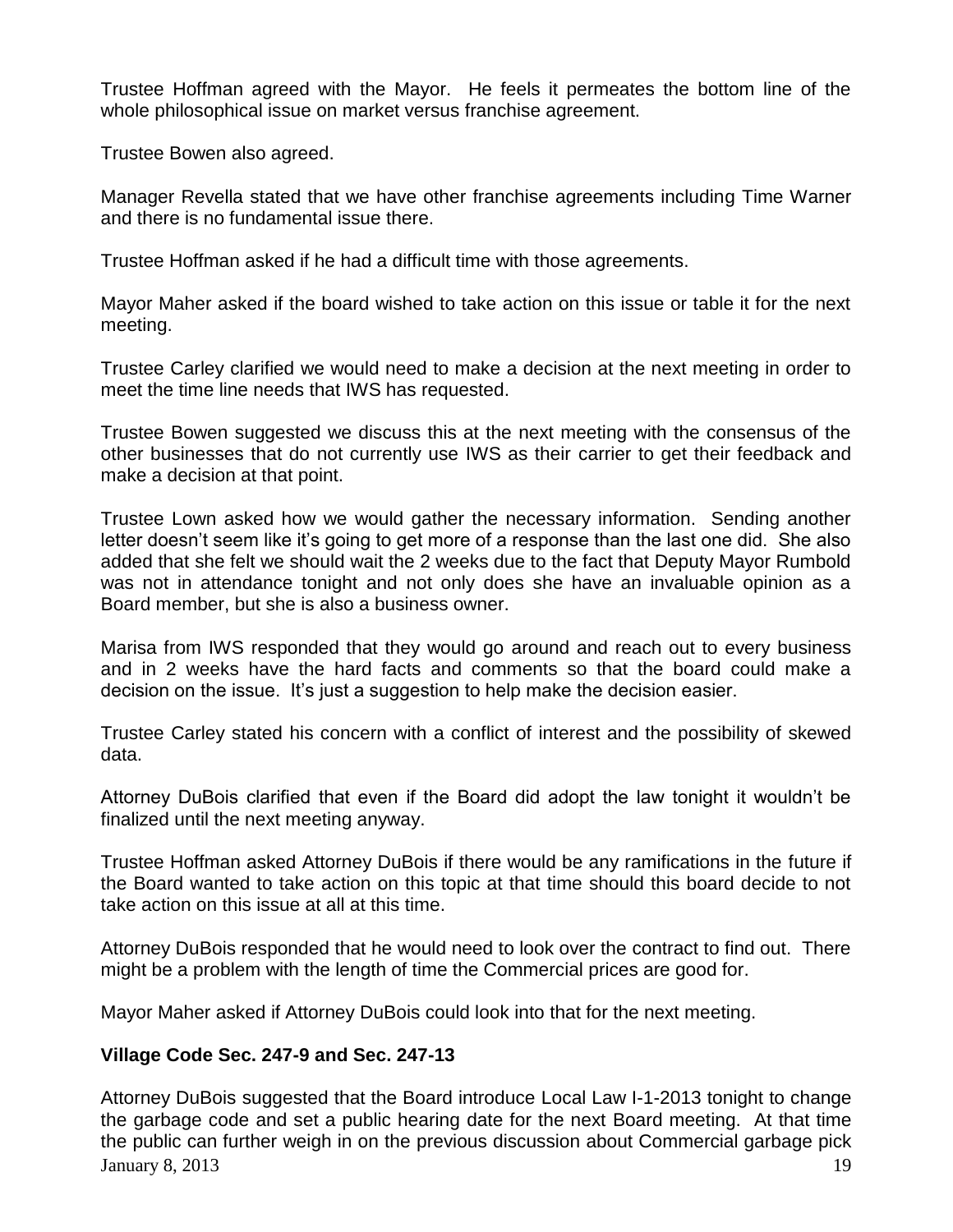up as well as deciding if the board is in favor of the Commercial garbage pick up the local law could potentially also be enacted bringing the garbage code in line with the rest of the code.

Trustee Hoffman asked if we needed to introduce this local law tonight.

Manager Revella clarified that there were some issues between the language of the garbage code and the legislative intent. The new law would make the code congruent instead of conflicting as it currently written. There are sections of the code that conflict with other sections.

Trustee Hoffman asked if these changes were separate from the commercial waste pick up or will these changes not be needed if the board were to not go with the Commercial garbage pick up.

Manager Revella replied that without the changes to the law the code would be in conflict because it doesn't spell out the legislative intent.

Attorney DuBois clarified that the way he drafted the law the Commercial garbage changes that are included in the law. If the board decided not to go with the Commercial garbage pick up the law would need to be redrafted. There are 2 major changes to the local law that were made. The way it is set up is that the legislative intent contemplates both residential and commercial being controlled by the Village but because the Village has not been doing commercial, in other parts of the law it only refers to the residential properties. It also does not list that the residential garbage containers are provided by the garbage company and it had specifics on what types of garbage containers property owners were allowed to use. The original draft of the local law was to update the size of the containers but due to the new system entirely we are using where they are being provided he added a definition of what a qualified container is: one that is provided by the company with whom the Village has contracted with. Currently all residential properties would need to use a qualified container and if for some reason they lose their container they specify the type of container they can use in the meantime while they work with the contracted company to get them a new container. Because the commercial garbage is in the works he made changes to be inclusive for both residential and commercial pick ups.

Trustee Leonard made a motion to set a public hearing for Tuesday, January 22, 2013 at 6:30pm or some time thereafter for Introductory Local Law I-1-2013. Seconded by Trustee Carley. All Ayes. Motion Approved

## **Discussion Items Section 94 of the Village Code: Animals**

Mayor Maher commented that we have been talking about this Section of the code for a few meeting now and feel there is no need for residents to register their cats. The current code reads animals which is what we are suggesting to now say dogs.

Attorney DuBois added that he had conversations with the Chief of Police from Warwick who has the cat law which was passed in an attempt to take care of one resident who was the stereotypical "cat lady" who harbors a lot of feral cats on their property. He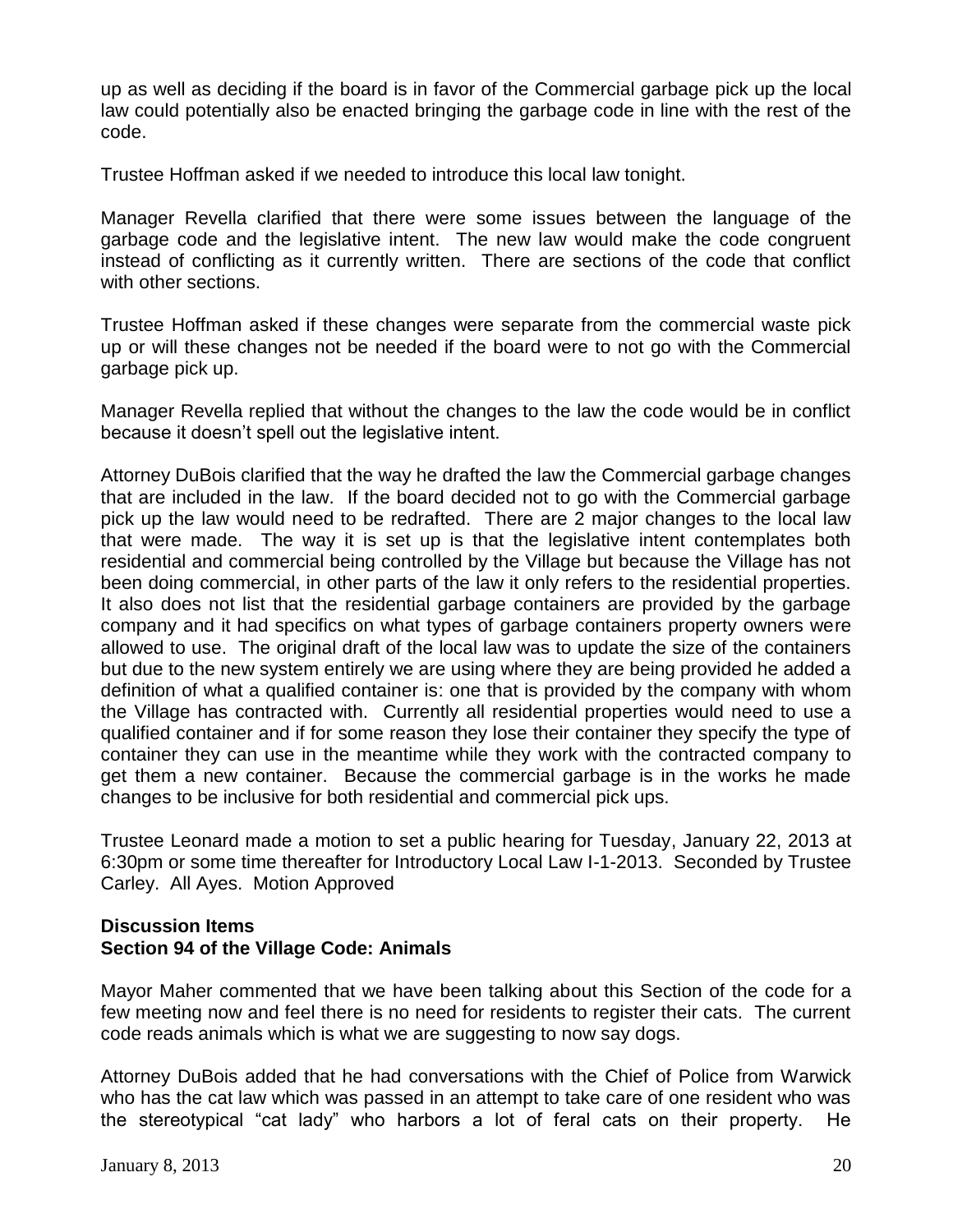commented that the animal control officer in Warwick doesn't see the need to enforce their "cat" law.

Mayor Maher asked if the law as written encompasses all other types of animals or is it specific to dogs.

Attorney DuBois replied that is specific to just dogs. Perhaps it was initially titled animals with intentions to expand to add future animals down the road.

Mayor Maher asked what the process was if we wanted to change the name of the code to dogs.

Trustee Lown commented that she has not seen the information that is currently being discussed. She indicated that she has been part of the discussion about this topic but that this is the first time she was hearing the suggestion to change the name of the code.

Mayor Maher clarified that this was the first time he suggested changing the title.

Attorney DuBois commented that changing the title would just entail an amendment to the law.

Trustee Lown stated she didn't feel that it was necessary to do that as it was not going to address the issue about cats which is what we were originally discussing.

Attorney DuBois commented that the discussion is about whether or not we should change the law to also include cats.

Mayor Maher asked the board if they felt the law should include any other animal other than dogs.

Trustee Bowen replied that cats should be included.

Trustee Lown stated that it's very hard to enforce that a resident keep their cat specifically inside their home.

Mayor Maher agreed.

Trustee Leonard agreed adding that it is not only hard to enforce but you can't distinguish between domestic cats and feral cats.

Trustee Bowen commented that if you purchase a cat you should keep it inside your home.

Trustee Lown commented that it's not required by law and you can't tell someone to keep their cat inside their home.

Mayor Maher asked each Trustee if they felt they should add cats to the current law.

Trustee Carley had no comment.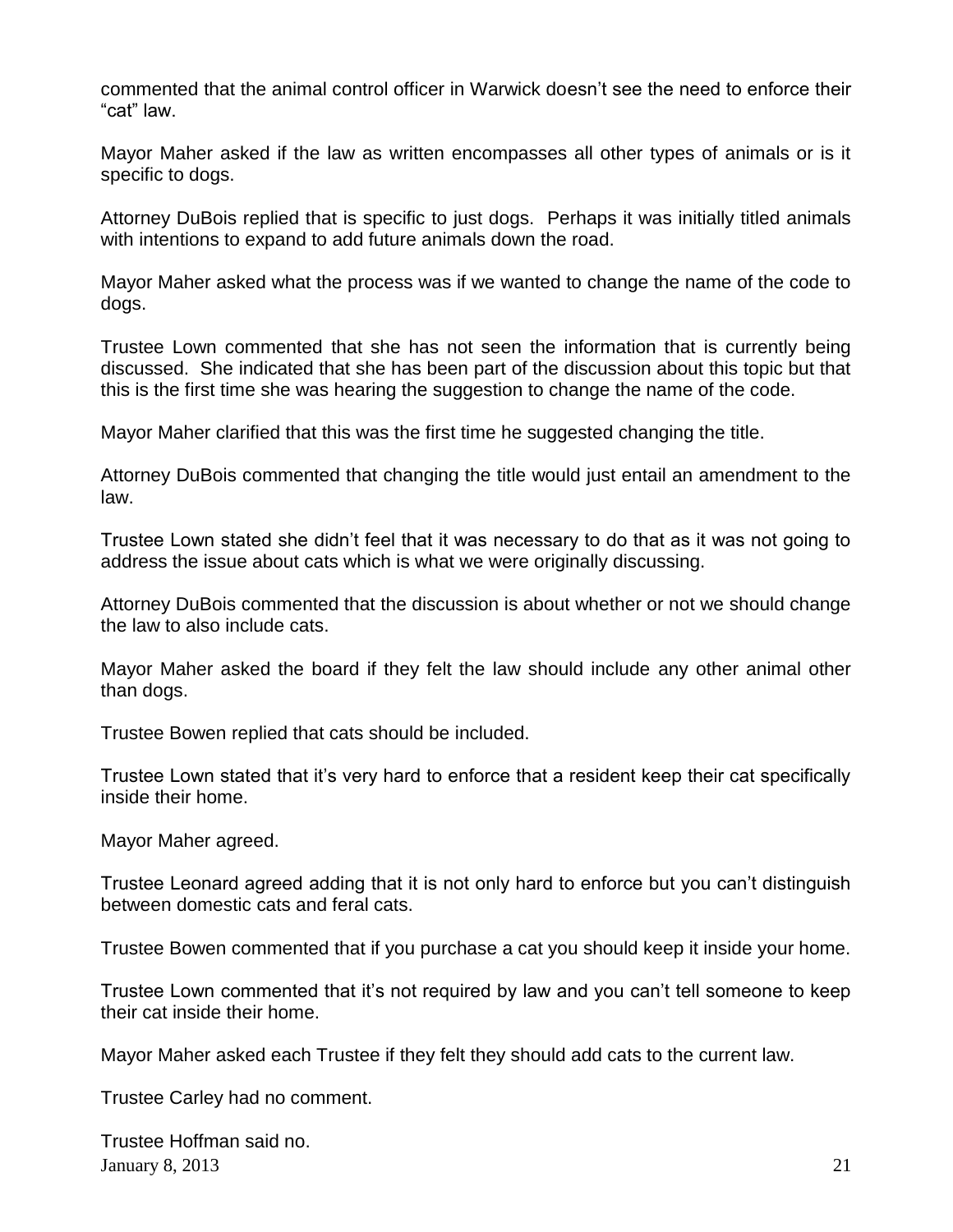Trustee Lown said no.

Mayor Maher said no.

Trustee Bowen said yes.

Trustee Leonard said no.

# **Ethics Code**

Mayor Maher discussed the memo that was sent to all the trustees about the Ethics Code from our Village Attorney. It's been an issue we have been discussing in great detail about the fundamental issue of whether or not this board feels the Board of Ethics should remain as it is rendering of opinions or if it should get more authority to do investigations and have some sort of authority and issuing of penalties. We had very specific changes and suggestions on this issue, one of which was the amount of the fine.

Attorney DuBois replied that in his research the Village can not institute a fine higher than \$250. The suggested law was drafted at \$5,000 and the Village of Cornwall-on-Hudson provides for fines of \$10,000. If the board wants to seriously consider instituting fines higher than \$250 then he will do some deeper research to find out if that is possible but he does not think that it is possible.

Mayor Maher addressed the next issue the board wanted to change which was that if there was an issue that was going to be brought up to the Ethics Board that it would require a unanimous vote by all 5 members. He asked if the board still felt that way.

Trustee Carley asked to go back to whether we feel the Ethics Board should remain in an advisory position or be given more authority.

Mayor Maher asked the board for their feedback.

Attorney DuBois stated that perhaps the question is whether the board felt comfortable with the current role of the Ethics Board which is to provide advisory opinions to employees and/or public officials where that employee/public official asks the Board about future conduct. That's what we have now. Or whether they should have more power and whether other people can submit complaints about past conduct and whether the Ethics Board can render opinions on that conduct; and further beyond that whether or not that board can penalize that conduct.

Trustee Carley stated that he feels that the Ethics Board should stay advisory. He feels it's the role of the Village Manager if an employee or official feels there is misconduct. He stated that they should report it to their supervisor and/or the Village Manager and be addressed that way.

Trustee Hoffman commented that he felt the Ethics Board should be issued authority in accordance with their requests.

Trustee Lown commented that she felt there should be changes to the way the law is written she doesn't feel they should be given investigative authority.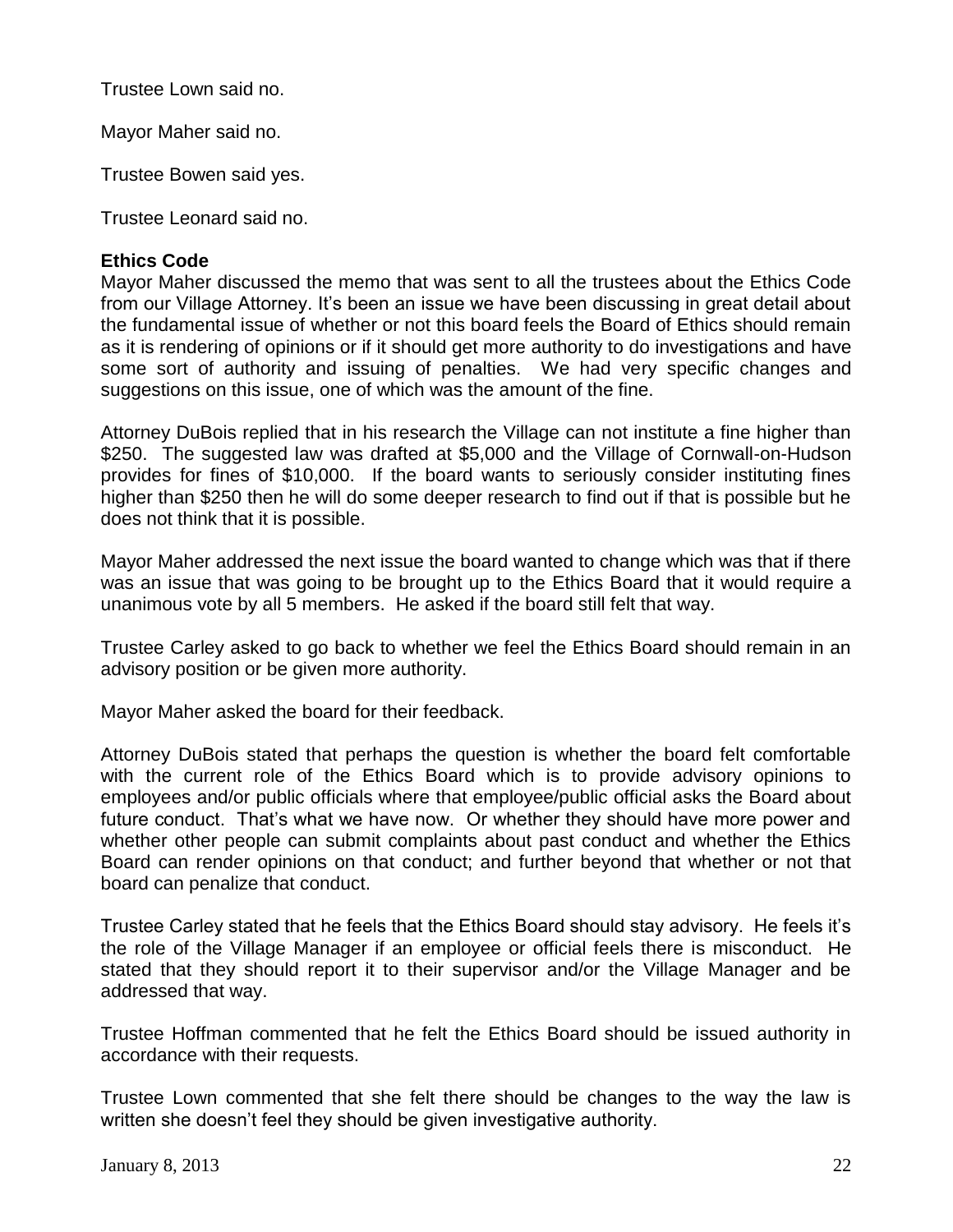Attorney DuBois stated that the Village of Goshen for example allows their Village Board to empower the Ethics Board to conduct investigations. There are many intermediate routes we could go with this issue where the Ethics Board doesn't necessarily need to be given a ton of power versus what they currently have now. It could be a compromised position where they have certain powers or we at least amend the law to give the Village Board power to empower the Ethics Board.

Mayor Maher commented that may be in line with what Trustee Lown was saying. Basically they are to render opinions but if they petition the Village Board the have the authority to do an investigation it would be the Village Boards pleasure to give the Ethics Board that authority.

Trustee Carley commented that there is a line between future acts or past acts. What types of investigations are needed for future acts versus past acts, that's a fine line.

Mayor Maher added that we wouldn't really know until something happens as the Ethics Board is not called upon until there is an issue that comes before them. It's hard for us to answer what it is they would be past or present until it happens.

Trustee Carley asked if we were saying that the Ethics Board can look into past acts.

Attorney DuBois stated that is what we are contemplating as a possibility.

Manager Revella clarified that certain past acts would be out of the purview of the board if it involves a Civil Service employee.

Attorney DuBois recapped that Trustee Hoffman was stating was that that he wanted the Ethics Board to be able to investigate past acts and render an opinion about those past acts and penalize them; Whereas Trustee Lown is stating that she wants them to be able to render opinions and receive complaints about past acts but not to at least off the bat have the power to investigate them with subpoena power etc.

Mayor Maher further clarified at least not without the authority from the Village Board.

Trustee Lown agreed.

Trustee Bowen commented that he felt the Ethics Board should remain the way it is.

Trustee Leonard commented that he had the opportunity to speak to Tony Mongiello who is a long term Ethics Board member and got his opinion on things and he feels the Ethics Board should have investigative powers with limitations on cost. He also believes that the Board should not require a unanimous vote it should require a simple majority. He is of the same mind as Mr. Mongiello because if a unanimous vote is required then one person can derail a potential investigation.

Trustee Bowen asked if he was saying if someone is ethically wrong it's about the cost.

Trustee Leonard replied no, that he was referring to constraints on how much money could be spent on an investigation.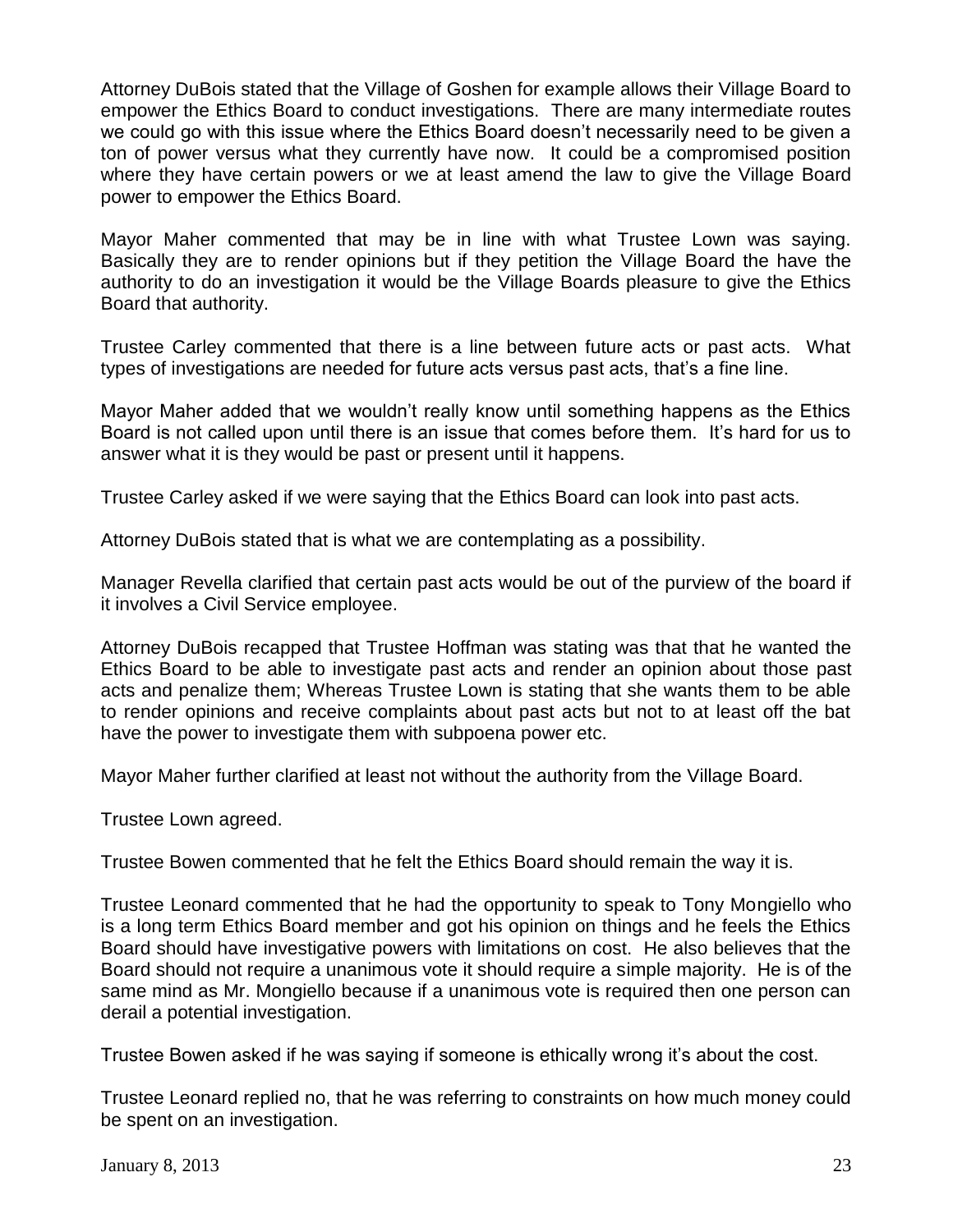Mayor Maher clarified that what he was saying that if the board were to give the Ethics Board authority to investigate then there would be a limit to what they could spend including subpoenas, filing fees, paperwork, and the attorney fees.

Trustee Leonard agreed.

Trustee Bowen stated that he's still saying it comes down to dollars and cents when determining if someone is ethically wrong.

Trustee Leonard commented that we could also put a clause in there stating that if the Ethics Board needed more money to continue an investigation they could come to the Village Board to ask for that.

Mayor Maher asked if Trustee Leonard was for the school of thought that they Ethics Board should have the authority to conduct investigations.

Trustee Leonard replied yes.

Mayor Maher stated that he too felt they should be given authority to conduct investigations. That makes 4 present Board members who feel the Ethics Board should be given some sort of authority or have their authority broadened to conduct investigations rather than it remaining the same. He asked the Board if they felt we should take the recommendations and take them issue by issue and see what we don't like.

Trustee Carley recommended we go issue by issue.

Mayor Maher asked Attorney DuBois if he could take those recommendations that were made and the 3 issues that we discussed: unanimous vote versus simple majority; petitioning the board for authority to conduct investigations; and the \$250 fine and redraft the law.

Attorney DuBois clarified that the board could also choose a super majority rather than a simple majority which would mean 4 out of 5 as an option so that there isn't one person holding up the whole process. He just wanted the board to be aware that simple majority and unanimous were not the only options.

Mayor Maher asked Attorney DuBois if he could draft the law and at the next meeting we can take it point by point.

Trustee Lown also felt that the Trustees should be removed from the line that states that "any sworn complaint of any 2 members of the Board of Trustees". She suggests that Trustees be removed from that sentence.

Trustee Leonard agreed.

Mayor Maher recapped that it basically stated that any 2 Trustees could bring a complaint to the Ethics Board.

January 8, 2013 24 Trustee Leonard commented that we should remember that this is a political board and the zoning and planning boards are not political boards.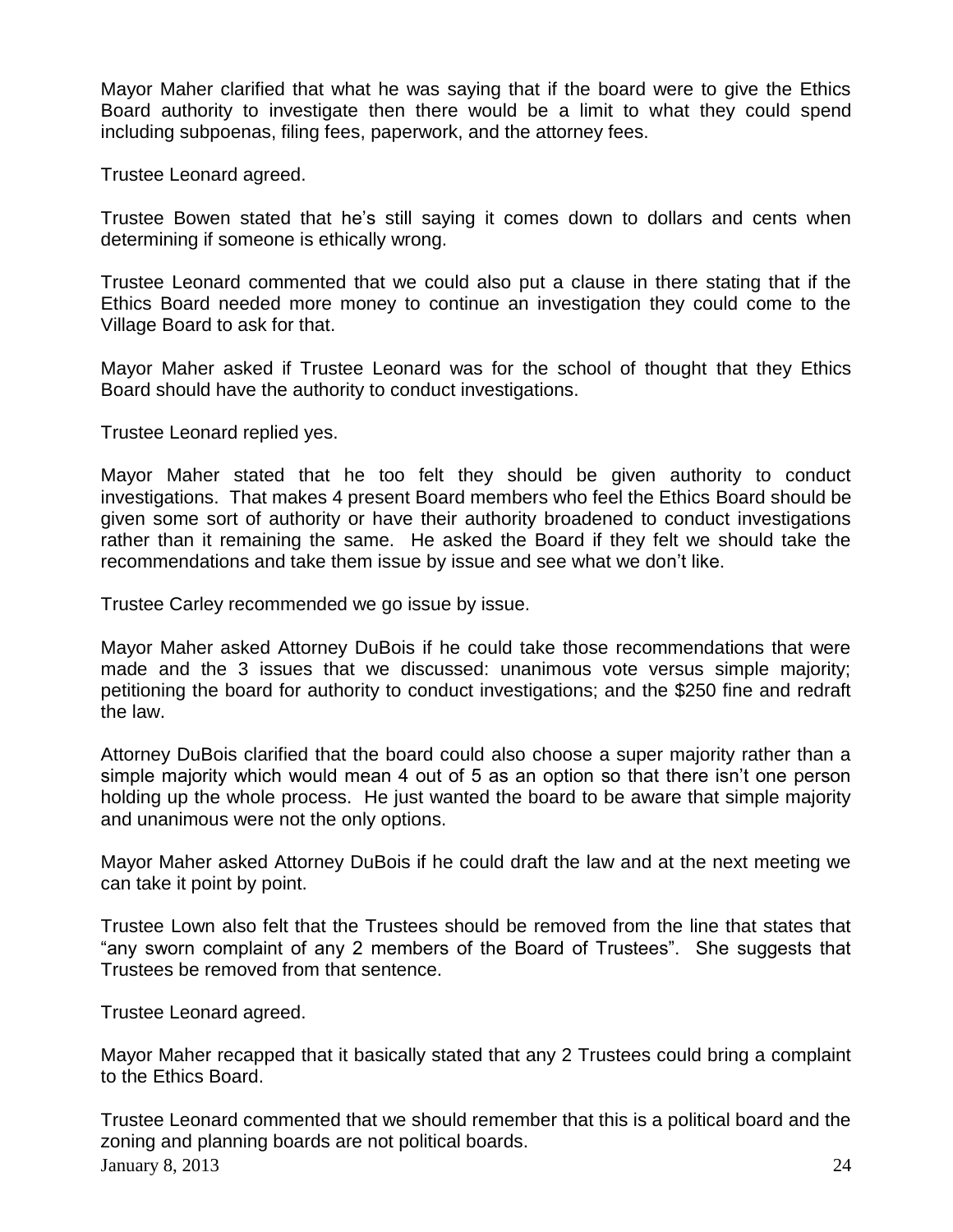Attorney DuBois asked who should have a standing to bring a complaint to the Ethics Board.

Mayor Maher stated anyone could bring a complaint to the Ethics Board; we just want to remove the option for any 2 Trustees.

Attorney DuBois clarified that anyone in the world could go to either the Ethics Board or 2 Trustees can bring a complaint the way it is currently written. If the 2 Trustees agree they can compel the Ethics Board to consider something or any person at all can go to the Ethics Board and upon it's on initiative, regardless of the way that the Trustees think, so long as they have majority vote the way it is currently written they can begin the process.

Mayor Maher suggests that if any person can go to the Ethics Board there is no need for the 2 Trustees to go to the Ethics Board.

Attorney DuBois clarified the question is who has the authority to initiate investigations.

Mayor Maher responded by stating the Ethics Board alone.

Trustee Carley commented he thought we were going to decide that at the next meeting when we went point by point.

Mayor Maher confirmed that was indeed going to be the process.

Attorney DuBois commented that we talked about whether the authority to investigate past actions of Village employees and officials should be brought in and enough of the board feels it should be brought in. What he will do for the next meeting is break down points in a categorical way. That way it will be clear on the options for who can initial an investigation, what level of penalty can be issues, and things that we can then go point by point and discuss the sub options between all of them. If he were to draft another law it would be very specific without the categories of the different components being identified. He would like to identify all the categories of the components to have the board discuss which make the most sense and then at that point he can draft the law.

Mayor Maher confirmed with the Board and this issue will be on the agenda for the next meeting.

#### **Snow Removal**

Mayor Maher commented the issue from the previous snow storms that was discussed by many residents and he thought it would be a good idea to have Manager Revella clarified the basic role of the Village when it comes to plowing and snow removal. As of now it is from curb to curb and there are instances when he feels Village employees plow onto a sidewalk. It may be our responsibility to clear specific areas of that snow and ice.

Manager Revella clarified that snow gets plowed onto all sidewalks in the Village not just some.

Trustee Lown added driveways too.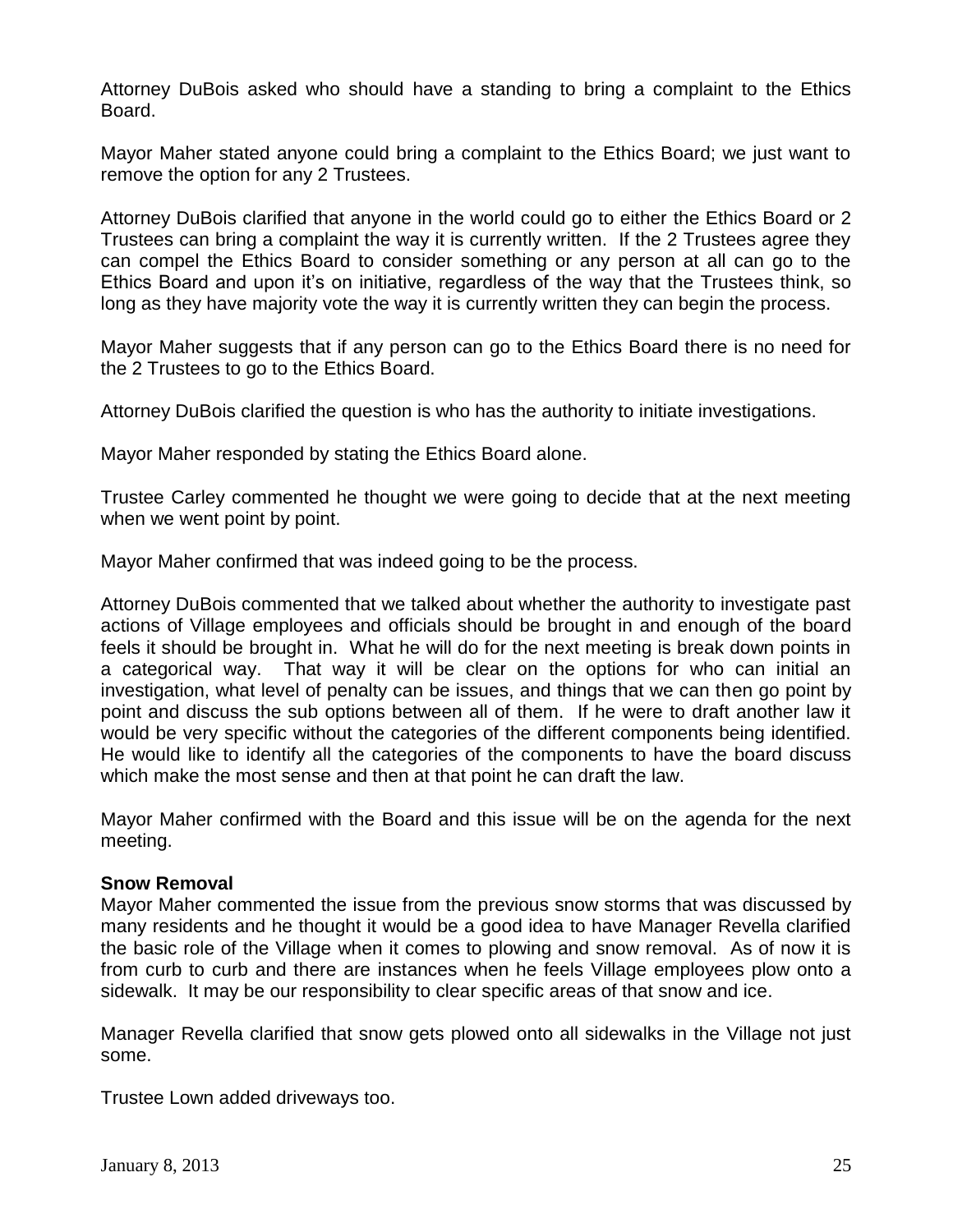Mayor Maher continued that he wanted the board to discuss if there was an egregious case where a huge amount of snow and ice falls and based on the truck it just falls all over the place in that specific instance does it fall upon the Village to pick that up with shovels.

Manager Revella commented that the Village didn't always do curb to curb plowing and then there were several instances of emergencies where people weren't reached in a timely fashion and perished so they started doing curb to curb plowing after that. They also had an instance of machinery where they couldn't do curb to curb, but now they can and they do clear the roads curb to curb. Once that is done we can end the snow emergency. If residents waited until the snow emergency was lifted to clear their sidewalks the plow trucks wouldn't put more snow onto their sidewalks.

Mayor Maher commented that some residents work hours that don't allow them to do that it makes it a little more difficult.

Manager Revella clarified that residents have 24 hours once the snow emergency is lifted to clear the sidewalks.

Trustee Carley commented about his own driveway that the plow comes through and he has to leave and then the plow comes through again.

Manager Revella commented that some residents shovel their sidewalks 2-3 times throughout the day when it snows.

Trustee Carley clarified that what he meant was that it was just one driveway and having employees take care of the whole Village and all the sidewalks is a lot of work.

Mayor Maher agreed that it was a lot of work but he wasn't talking about every single case. He was specifically meaning an instance when there is a huge mound of snow caused by the plow hit it a certain way where chunks of ice and snow fall onto the sidewalk.

Trustee Carley replied that he feels we then get into a case by case bases situation. We could get a lot of instances where we one resident says we did their sidewalk but not another's sidewalk etc.

Mayor Maher understands that argument he just wanted to have a public discussion with the Board.

Trustee Lown added that simultaneously if someone is cited for not removing snow from their sidewalk they subsequently have another 24 hours to do so and at that point it gets removed by the Village. She is not sure that the whole board is aware of exactly how many sidewalks that is as it is quite a cumbersome list. We then have our employees remove the snow from those properties which makes them tired for the next day and so on and so forth. She does not feel that we should put additional requests on our employees when they already are going to have to remove the snow from those properties that are cited which is a lot already. It's a known fact that the resident is responsible to remove the snow from their sidewalks. There are individual cases as Trustee Carley pointed out that should be determined on a case by case situation. She feels that we should be able to give that determining responsibility to the Village Manager. He still has a Village to run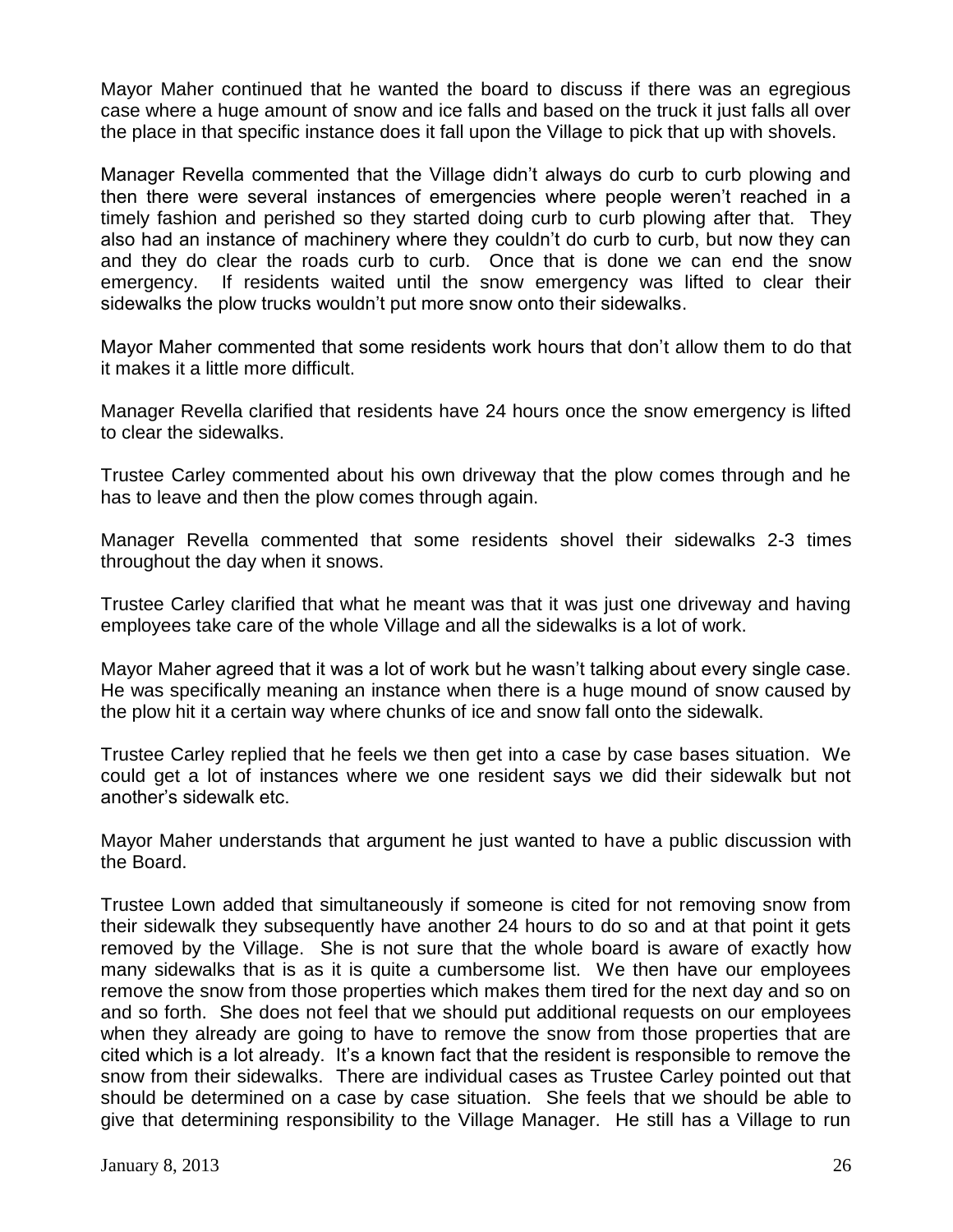and know what his employees are able to do and where there are so she feels that he should be the person who makes those calls.

Manager Revella stated he tried to give the Board the list and there were 45 properties where Village employees had to remove the snow.

Mayor Maher addressed Manager Revella in the future to do his best as he trusts he will do.

## **Public Comment**

Richard Whalen, 2 Spruce Court commented that he received a citation from the code enforcer about the snow removal on the sidewalk adjacent to his property. He spoke to Jay who informed him he is responsible and to come to the board if he had any additional questions. He wanted to know how much he was responsible for and where did this new responsibility come from as he has lived there for 6 years and not been responsible in the past.

Trustee Carley asked if he could recues himself from the discussion as a home association member.

Trustee Bowen asked if Trustee Hoffman was also going to recues himself.

Trustee Hoffman indicated that he was not a home association member that he was just a resident.

Richard continued that he has a description that says he is not responsible for the adjacent property sidewalk and its maintenance.

Trustee Hoffman commented that initially he wasn't responsible for the maintenance because the Village was not responsible for the streets in that development. Once the Village took over the streets when they were dedicated that portion became the responsibility of Mr. Whalen.

Richard commented that the pond is about 2500 square feet and it is on Evergreen Drive so he feels he is not responsible for that portion of the sidewalk that he received the citation for.

Mayor Maher clarified that what he thought Trustee Hoffman was saying was that when it was the Home Owners Associations responsibility that was their agreement with him but now that it's dedicated to the Village its not that way any longer.

Trustee Hoffman clarified that was not what he meant. The property encompasses the street owned by Beazer. At that time they had not yet deeded the property to the Village. Once they dedicated the streets to the Village it then becomes the property owner's responsibility.

Richard stated that the home owners association has down that they take care of the grass on the whole walk so why does the snow removal fall on him.

January 8, 2013 27 Manager Revella stated that the home owners association is responsible for the pond.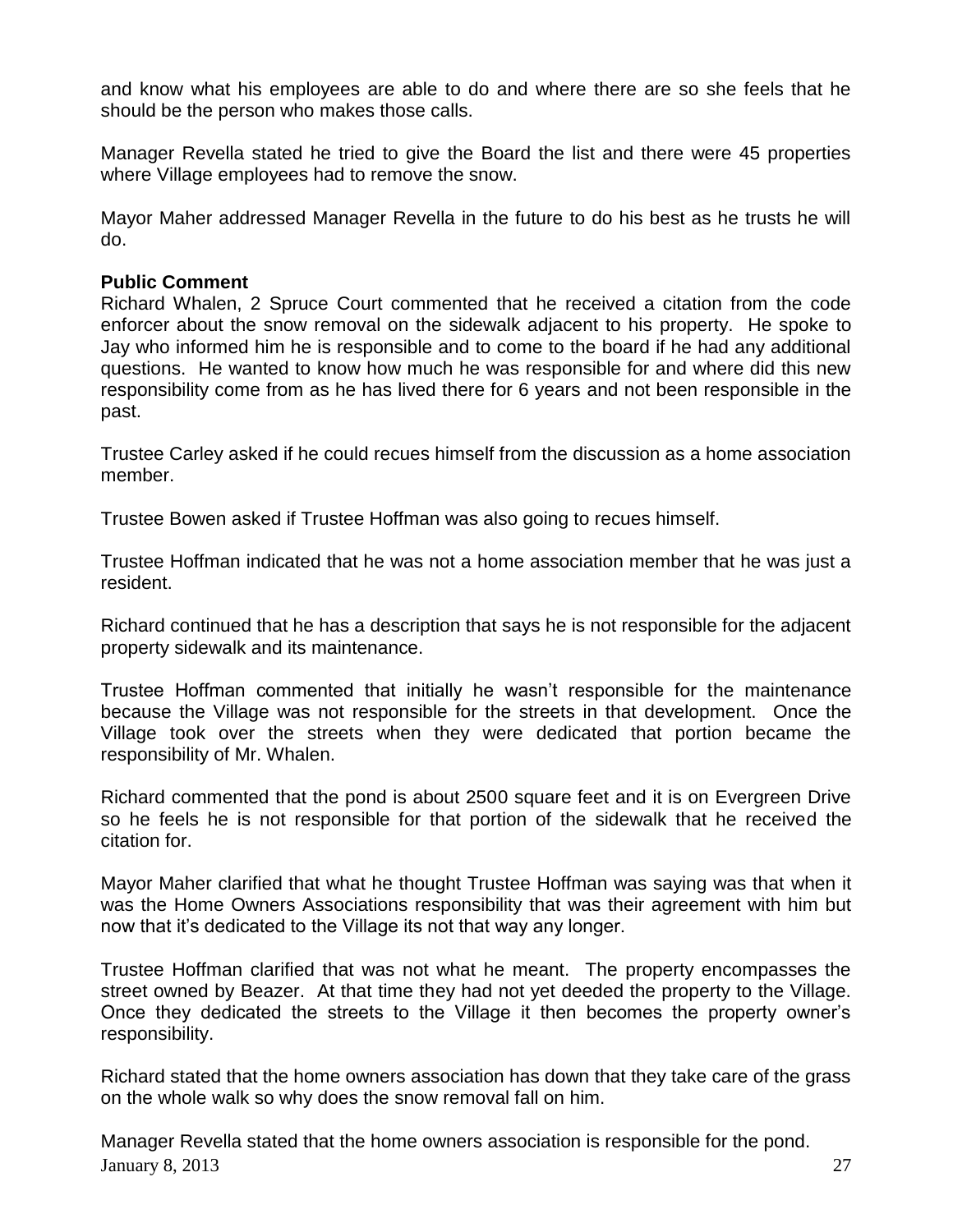Richard stated that the home owners association was responsible for the pond and sidewalk.

Trustee Hoffman clarified that the road frontage is his road frontage and therefore his responsibility.

Richard stated that he is speaking about the other side of the pond and that his property doesn't go on that side.

Trustee Hoffman commented that yes his property does go on the other side as he actually owns the pond and therefore the road frontage as well.

Richard clarified that he owned part of the pond up to Evergreen Lane and he does take care of that much. The citation he received is for the portion located on Evergreen Lane which is 1800 square feet which is what he has a problem with. He has no problem shoveling up to Evergreen Lane.

Trustee Hoffman asked for clarification on the portion of the sidewalk that he was referencing.

Richard stated that it isn't shoveled because the plow truck loaded all the snow onto the sidewalk. There is 10 feet of snow loaded there and there is no way he could shovel snow that is piled that high. He asked if anyone wanted to see the photos he had.

Mayor Maher clarified that he was discussing a specific instance where the Village plowed the snow from a previous storm onto the sidewalk which is his responsibility to remove and he has a problem with it as he didn't cause that snow to fall there.

Trustee Bowen commented that he was saying that if that's his property why is the Village piling up snow onto a property that he has to clean.

Trustee Lown asked Manager Revella if there was another manner that the snow could be plowed that he could get together with Mr. Whalen and the Village employee to better hand the snow removal in that area.

Manager Revella stated that perhaps they may have plowed the snow and carried the plow across the sidewalk piling it there.

Trustee Lown stated that it would behoove us to look into it as we did recently dedicate these roads. It's not a perfect system and perhaps there is a better way.

Mayor Maher agreed and asked Manager Revella to look into the situation.

Manager Revella asked Richard to email him the photos he had.

Becky Pearson, 167 Walnut Street asked about the Tree City Application should be coming up in January. While we are speaking about trees there is supposed to be \$8,000 from NYSEG that will be spent on trees.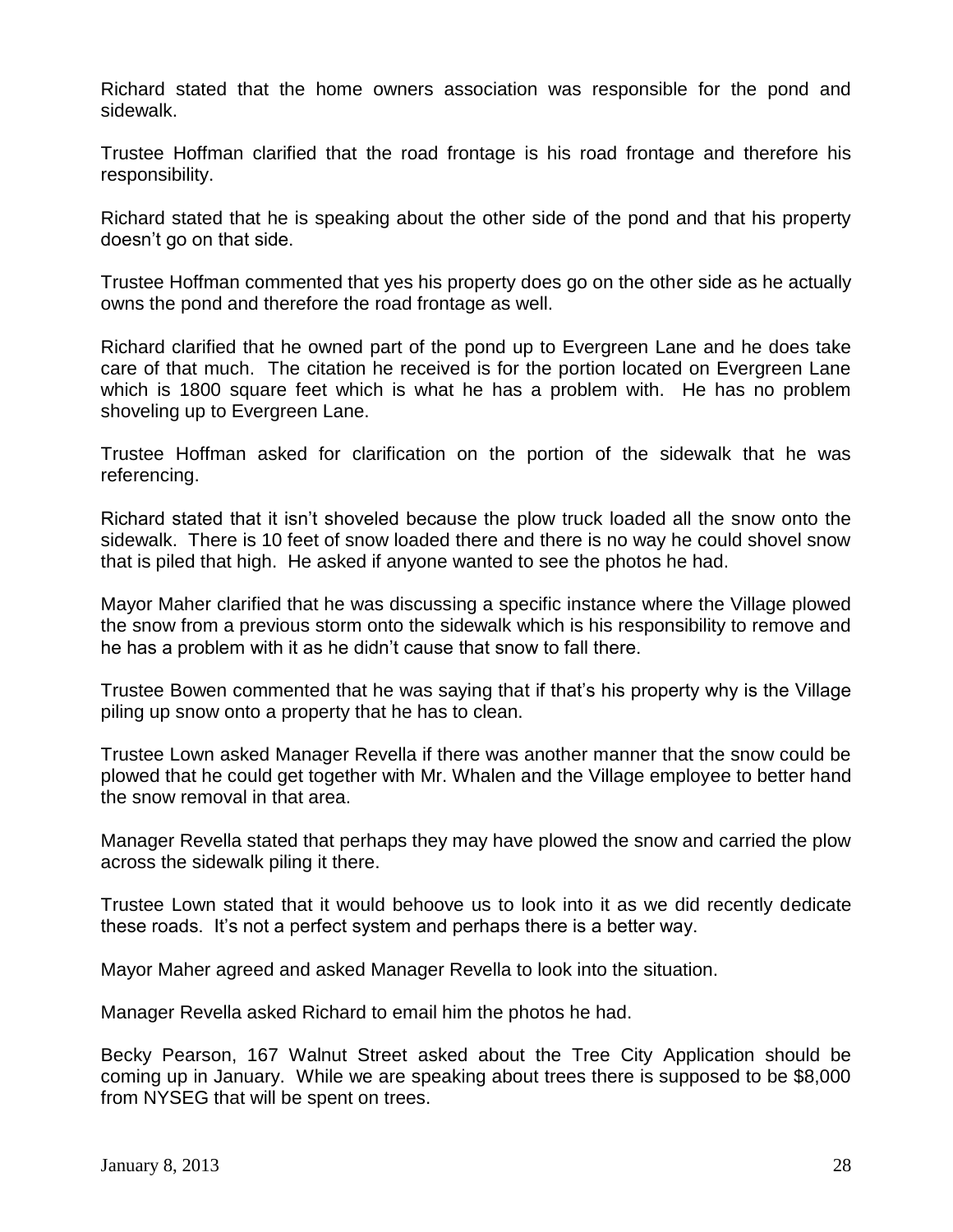Manager Revella stated they haven't done that yet. They were supposed to do that in the fall but they didn't have a tree farm location to get the trees they wanted so hopefully in the spring we can get that taken care of.

Becky continued about the law for dogs as she brought the cat law around. She doesn't understand why dogs can not run loose like cats do. It's seems like the same thing, they are all over your porch all over your neighborhood, it's disgusting. She understands there may be different rules you want to establish for cats versus dogs but she doesn't understand why the board doesn't want to do anything about it.

Trustee Bowen agreed with Becky.

Trustee Lown commented she felt it could possibly be resolved with a conversation with her neighbors who have the cats. She has had the same issue in her neighborhood and actually captured the cats and went to the neighbor staying she would take them to the humane society if they didn't want to take care of them.

Becky does feel there is a difference between dogs and cats. She clarified that the Emergency Management Plan was being updated and her opinion about the fire horn is that she loves it. Her son is firefighter and he hears the Montgomery fire horn and knows if he has to go to the call or not. It is a horn that others can hear it's not just a Village of Walden thing. It's an icon in the Village of Walden. The garbage company stated that prices were at an all time low and if he wasn't a Village resident and she didn't have to pay the garbage would her garbage bill possibly be lower.

Manager Revella stated she would be able to know that as he could solicit a price at any time.

Becky said it was just a question because they said that garbage was at an all time low, it was just a comment. She asked Trustee Lown to clarify what she felt the changes would be to the Ethics law as she was kind of in the middle but didn't think she had really stated what she thought they should be.

Trustee Lown replied that she had when we were listing out all the items we wanted to change such as the fee and then changing of the word unanimous and then taking out the 2 Trustees from the equation.

January 8, 2013  $\hspace{1.5cm}$  29 Becky asked for someone to give her an example of what type of investigation it would be for or what the investigation would be; why would they be coming to the Board. She thought the reason for the Ethics Board was if an elected official or employee had a problem or a concern they weren't sure of what to do, that they would be going to the Ethics Board to find out what they should do. It's not meant to be used for prosecution and she wanted to reiterate that again. She doesn't believe that the Ethics Board should have that prosecution right and then bring it to the Board and they then do what they choose to do. It's a discussion for the board as she doesn't know how you decide and where there would go because if something "shady" happens and it goes to the Ethics Board and then the Board hears about it and there are "shady" people sitting there or a Manager that is sitting there, not saying that is what is happening now but she can say that it has happened, that shadiness would just keep going around and it's not right. There are a lot of things that have happened in the past, not saying that it is happening now, but it could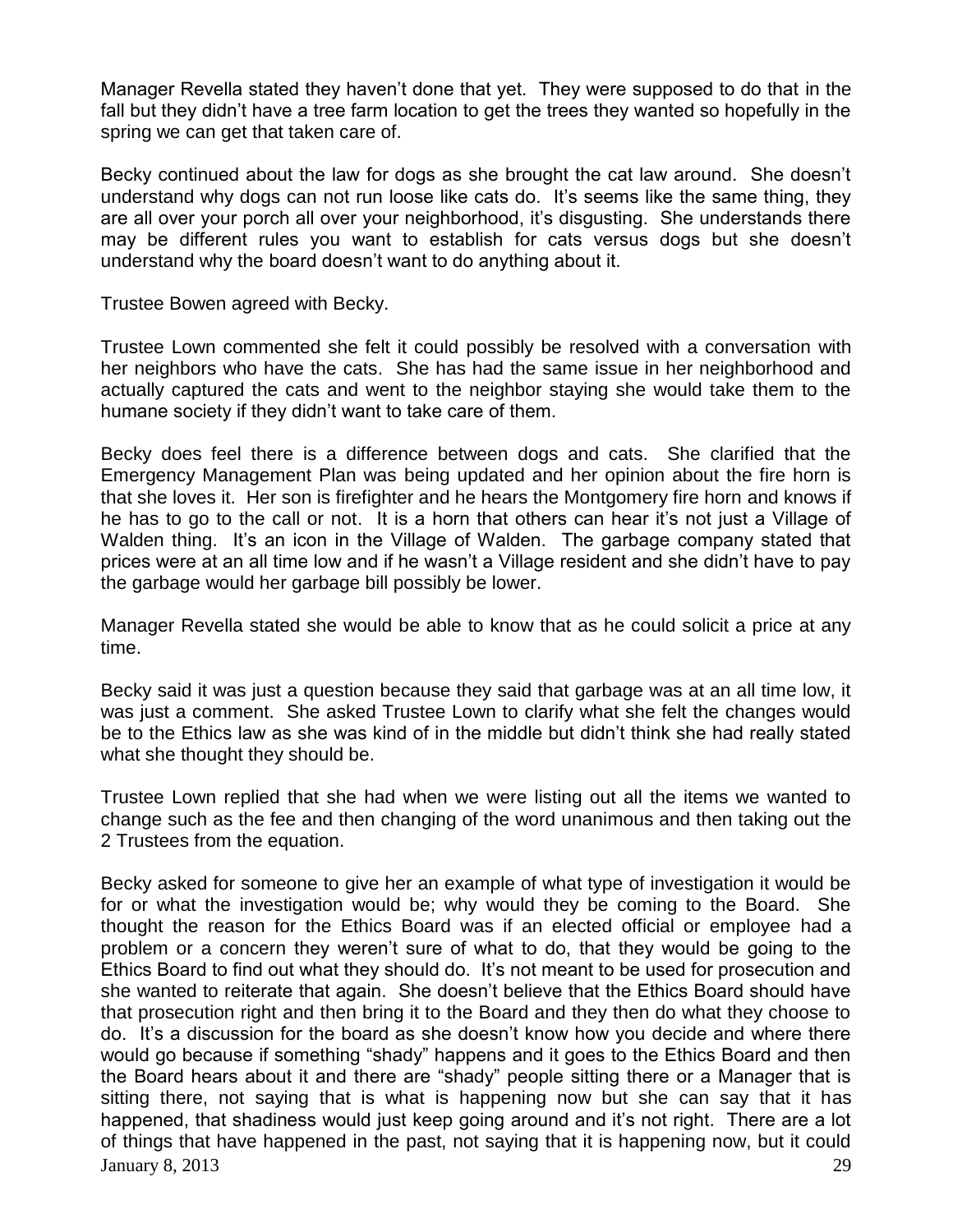happen in the future. This board may never see that in their tenure but the board is looking at a long term law as to where the Ethics Board is headed so she hopes that the Board really gives it a lot of thought and discussion as it is a big deal. The Village used to bid out the shoveling of sidewalks. She asked for clarity on the fact that our employees are shoveling now.

Manager Revella replied for 2 years now we've been doing it as we did do a bidding process an we got no responses so we do it ourselves now.

Trustee Lown added it is now a source of revenue for the Village.

Becky stated it could also be a source of revenue if we were to bid it out as well so it's done properly. So the employees are getting overtime to shovel.

Manager Revella commented that there is no overtime at all.

Becky understands the gentleman's issue with snow piling up as it happens to anyone who lives on a corner lot.

Mayor Maher commented that he had hoped that just having that conversation in public would lead to everyone being more careful.

Becky isn't saying that they can't put it in a different spot or move it down a street a little bit instead of on the corner, maybe around the corner. Maybe you shovel to the corner and if the pile is a little to the left of the corner, its not going to hurt anyone. On the law for solid waste; 247-9 it reads that if the property owners' qualified container is lost of stolen the owner or occupant of such property shall make reasonable efforts to obtain another. Her question is whether or not that owner has to purchase a new container.

Attorney DuBois clarified that a qualified container is one that is provided by the garbage company. What is meant by that is that they need to contact the garbage company to get a new one which would only be a day or so leeway.

Becky asked what the definition of a reasonable amount of time would be as it could mean a few months from now where as to the Village it only means next week.

Attorney DuBois commented that the word reasonable is used throughout the law.

Becky replied that it's an attorney word. She wasn't clear on that particular statement in the law because it doesn't make sense to her and why is it in there. It doesn't say if the resident should contact the garbage company or the Village to get a new one.

Lynn Yack, 96 Coldenham Road, Apt 2 asked about the snow on the corner of Coldenham Road and Route 208 on the corner where B&D Taxi is located now. Who is responsible for the sidewalk on the side of the building?

Manager Revella replied that he had gone to the owner and saw them doing the front of the building but asked them thanks to her email to do the sidewalk on the side of the building as well.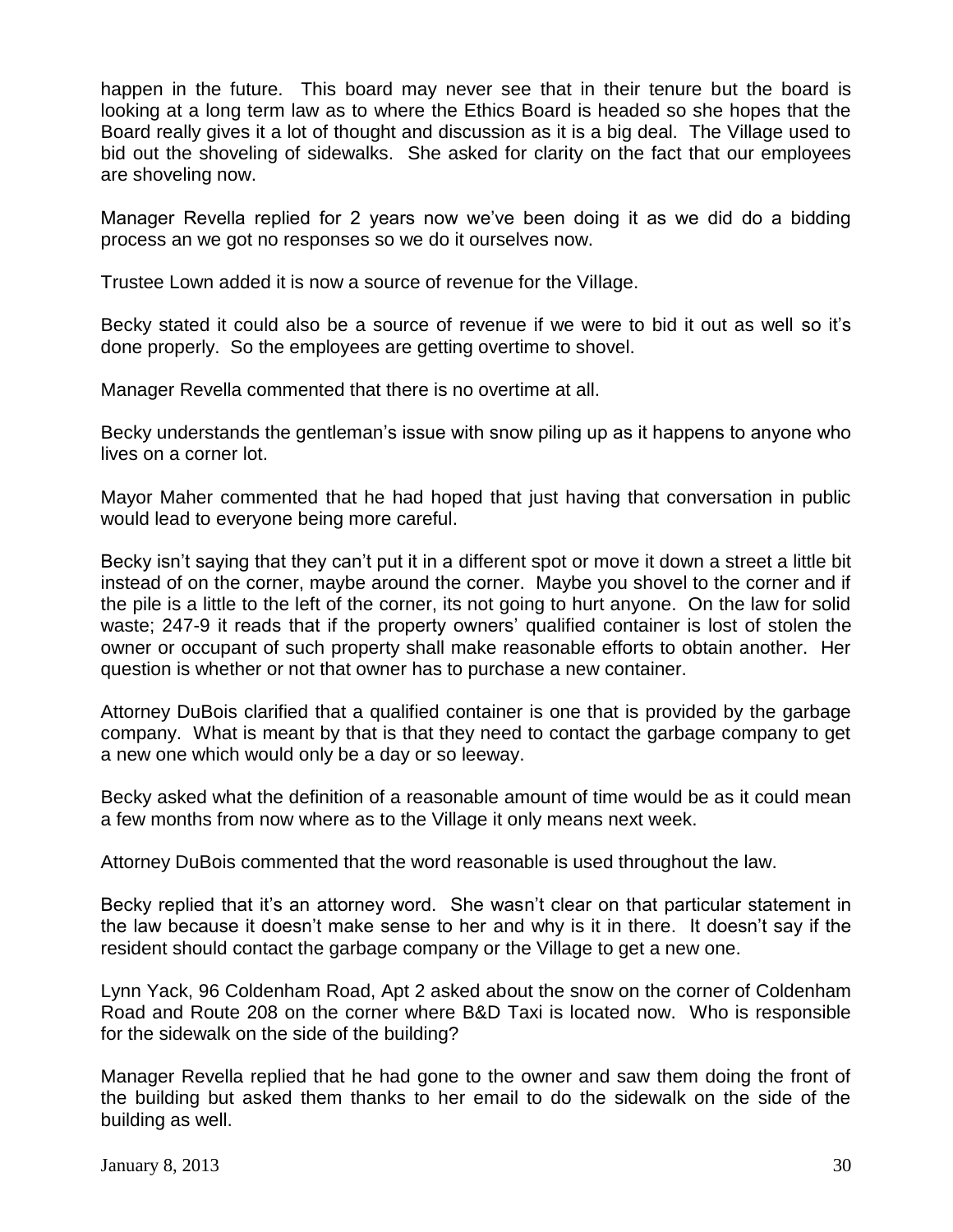Lynn's asked if they were allowed to park their taxi's right up on the sidewalks in front of the building on 208. Also when there is nice weather there is nothing but cigarette butts all over the place on the sidewalks.

Manager Revella replied they were not permitted to park on the sidewalk.

Lynn asked Jay Buchalski, Code Enforcer, about the garbage cans across the street from her at 93 Coldenham Road who had put their containers in front of their hedges an because of the snow push they were basically sitting in the middle of the road this morning. Someone hit the garbage cans and now there is garbage all over the place. Who is responsible for cleaning up that garbage?

Manager Revella stated that Jay would look into a citation for 93 Coldenham Road.

Mary Ellen Matise, 21 Clinton Street, asked about the proposed changes to the Ethics Board law talking about fining people. Who pays the fine, is it a personal fine?

Attorney DuBois replied yes it would be a personal fine. If they are acting unethically then they are not acting within their purview which is against the law.

Mary Ellen continued that she understood that but if someone sues a Board member then the tax payer pay the bill.

Attorney DuBois responded that was correct because that Board member was acting within the scope of their duties.

Mary Ellen asked what if they weren't.

Attorney DuBois replied that would most likely come out during the course of the action.

Mary Ellen asked if they would have to make a distinction somehow.

Attorney DuBois commented that if someone wanted to sue a public official and wanted them to pay a personal fine then they would need to say that they didn't act within their scope of duties.

Mary Ellen asked if that would be an Ethics issue.

Attorney DuBois stated that would be something well beyond the Village Ethics Board if that was the case.

Mayor Maher said this was an example that would be a great discussion after we see a draft of the law.

Mary Ellen stated that this was the whole issue about the litigation that involves people that work for the Village and that the tax payers pay for the representation.

Manager Revella clarified if they are found to not be acting within the scope of their duties that is correct.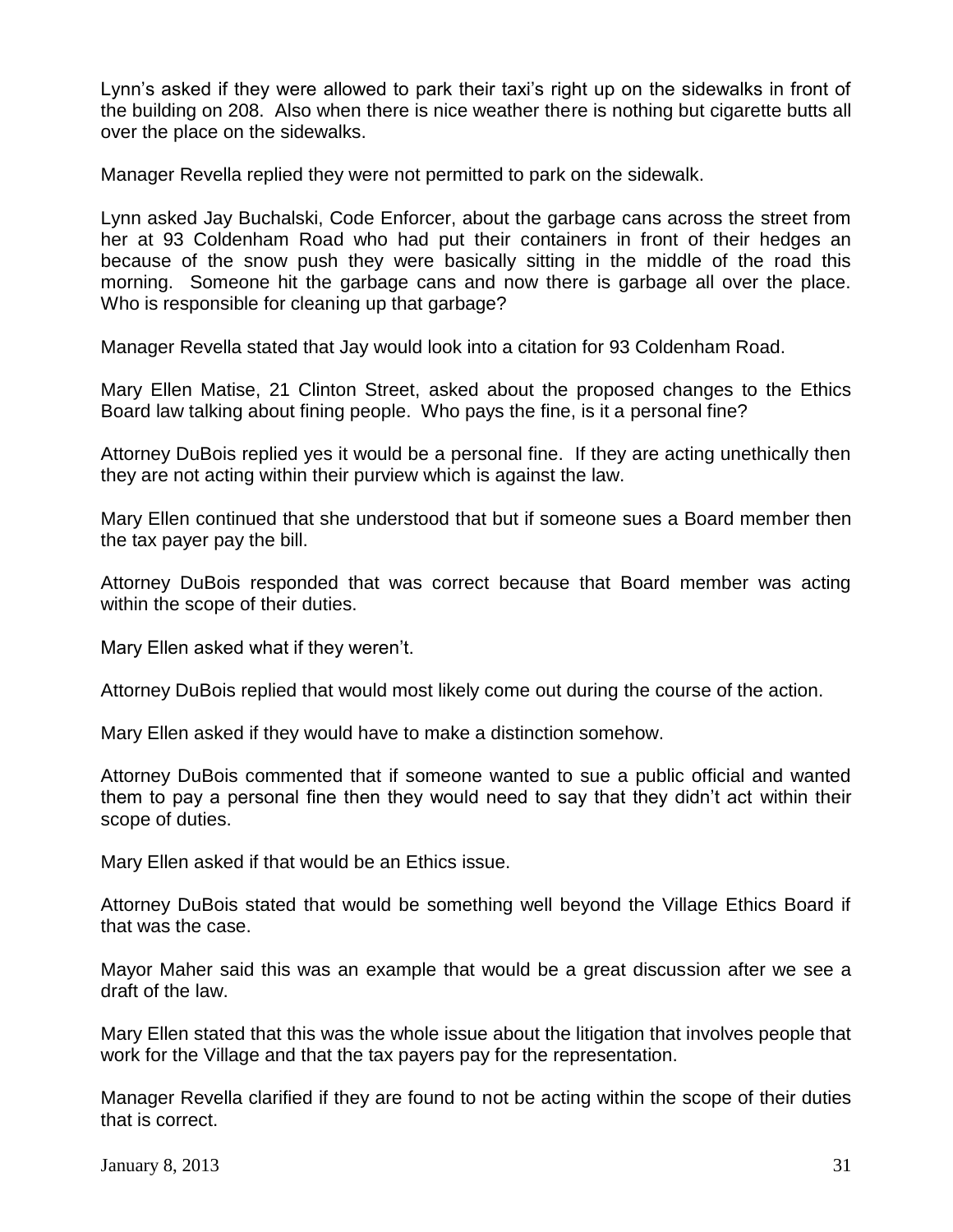Mary Ellen believes it should be part of the whole discussion. We don't' want to encourage people who are going to act unethically to run for office, but if she were to know that she could potentially be fined \$10,000 to have someone accuse her of something that would then be upheld, she wonders why would someone want to run for office.

Mayor Maher replied that those people are the ones who don't get elected.

Mary Ellen stated that was not necessarily the case.

Attorney DuBois stated that was a good point in that if a normal ethical citizen wanted to run for office and knew that they could potentially be charged a \$10,000 Ethics fine for some minor mishap, it might discourage them from running for office.

Mary Ellen commented about the Skate Park and it opening for the spring.

Mayor Maher replied that Trustee Carley was actually diligently working on the Skate Park issue.

Mary Ellen asked the Village Manager to reconvene a committee for the Farmers Market.

Manager Revella replied that most likely in February the committee will meet for this year.

#### **Payment of the Audited Bills**

Trustee Lown made the motion to pay the audited bills. Seconded by Trustee Leonard. All ayes. Motion carried.

#### **Correspondence** - none

#### **Miscellaneous Comments from the Board of Trustees**

Trustee Leonard announced that the Winter NYCOM Meeting is scheduled for February 10-11, 2013. They are meeting early this year so that the legislature will be in session so after the meeting they can go and try to get them to do something in Albany. If anyone wants to go they need to get a room quickly as it fills up fast and then register online. He strongly urges everyone to go if they can as they have great trainings and good speakers and have the opportunity to meet a lot of people. You can contact him or go online for more information.

Trustee Bowen had no comments.

Trustee Lown hopes that everyone will be at Leadership Day on Thursday to celebrate our wonderful community and its leaders.

Trustee Hoffman had no comments.

Trustee Carley had no comments.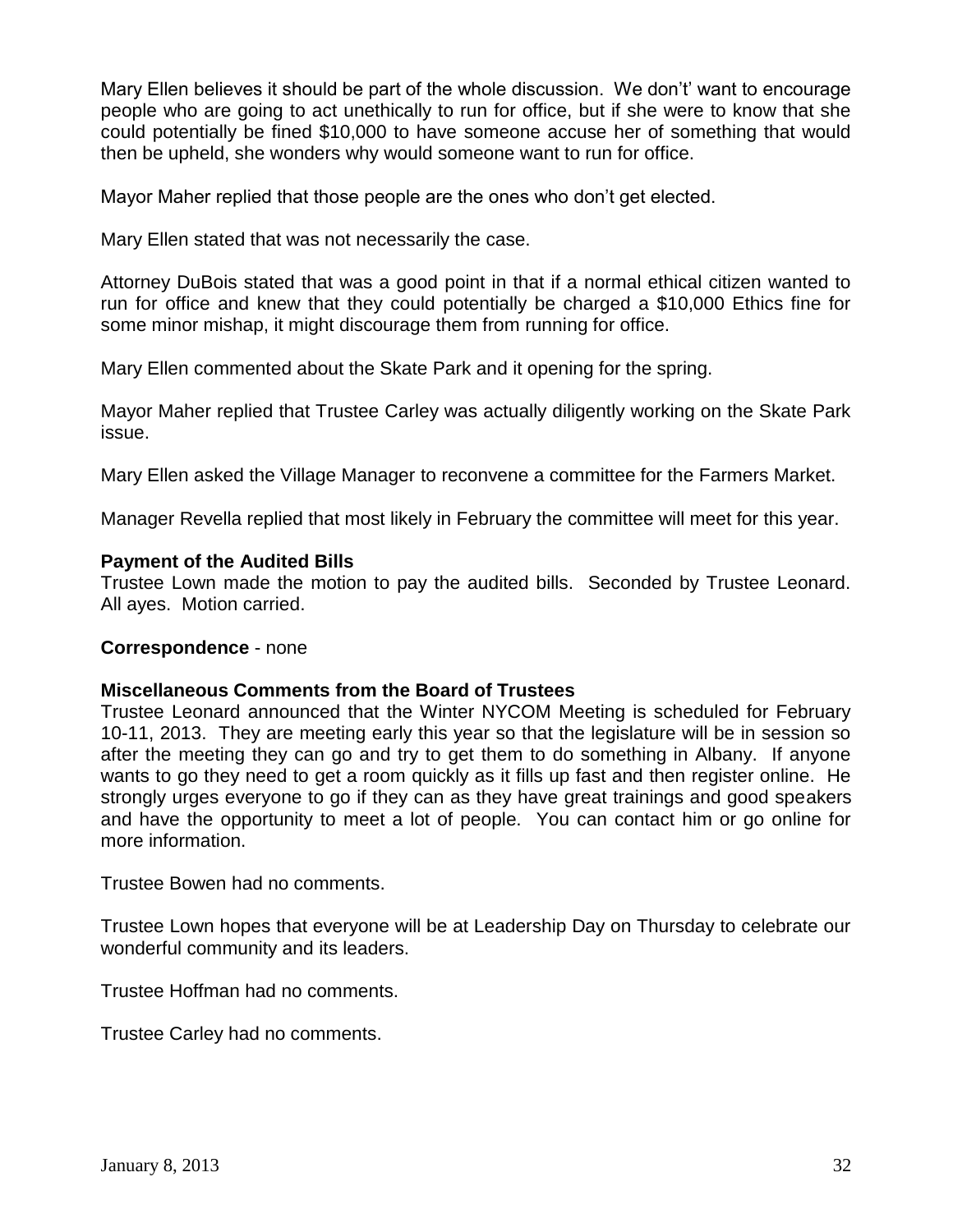# **Executive Session – Personnel, Property Purchase, Financial Audits Draft and Village Clerk**

Trustee Lown moved to go into Executive Session to discuss Personnel, Property Purchase, and Financial Audits Draft. Seconded by Trustee Hoffman. All ayes. Motion carried.

#### **Reconvene**

Trustee Carley moved to reconvene the regular meeting. Seconded by Trustee Hoffman. All ayes. Motion carried.

## **Adjournment**

Trustee Carley moved to adjourn. Seconded by Trustee Leonard. All ayes. Meeting adjourned.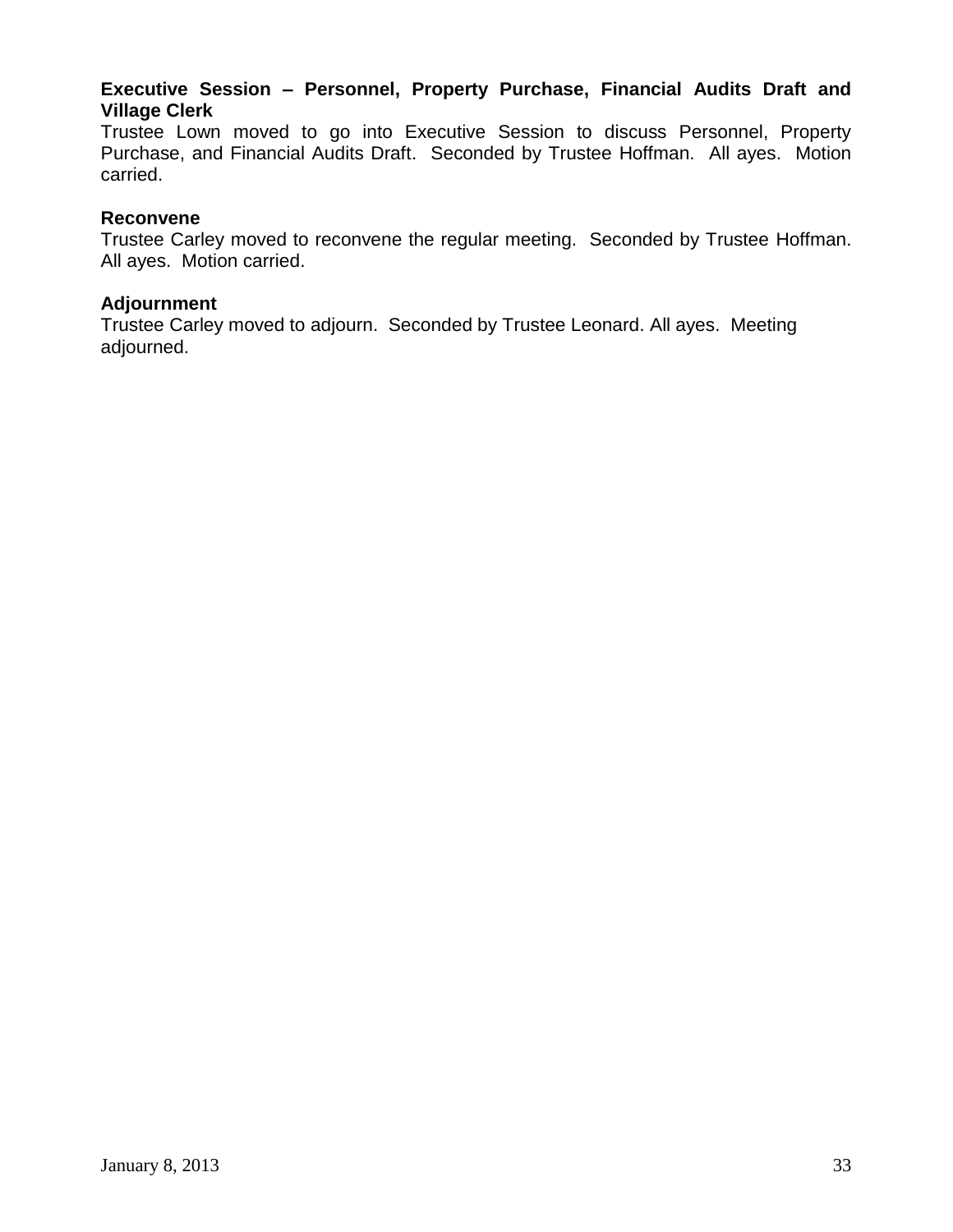## **Village of Walden Board of Trustees Regular Meeting January 8, 2013 Motions & Resolutions**

#### **Public Hearing - Comprehensive Plan**

Trustee Lown made the motion to close the Public Hearing on the Comprehensive Plan. Seconded by Trustee Leonard. All ayes. Motion carried.

#### **97 First Street –Property Maintenance**

Trustee Hoffman made a motion to have the Village clean up the property at 97 First Street at the owner's expense. Seconded by Trustee Lown. All ayes. Motion carried.

#### **Approval of the Minutes – December 11, 2012**

Trustee Hoffman made the motion to approve the minutes from December 11, 2012 meeting. Seconded by Trustee Lown. 5 ayes, 0 nays, 1 abstention (Trustee Bowen). Minutes approved.

## **Approval of the Minutes – December 23, 2012**

Trustee Leonard made the motion to approve the minutes from December 23, 2012. Seconded by Trustee Lown. 5 ayes, 0 nays, 1 abstention (Trustee Bowen). Minutes approved.

#### **Resolution 25-12-13: Election place and time**

Trustee Bowen made the motion to accept the Walden Firehouse located at 230 Old Orange Avenue from 6am-9am on Tuesday, March 19, 2013 as the official local election time and place. Seconded by Trustee Lown. All ayes. Motion carried.

## **Resolution 26-12-13 Orange County Youth Bureau Solutions Grant**

Trustee Bowen made the motion to approve Resolution 26-12-13 authorizing the application for the 2013 Solutions Grant funding from the County of Orange Youth Bureau for the Summer Youth Leadership Academy and Authorizing the Village to accept such grant if the same is awarded to it. Seconded by Trustee Lown. All ayes. Motion carried.

## **Introductory Local Law I-1-2013 Village Code Sec. 247-9 and Sec. 247-13**

Trustee Leonard made a motion to set a public hearing for Tuesday, January 22, 2013 at 6:30pm or some time thereafter for Introductory Local Law I-1-2013. Seconded by Trustee Carley. All Ayes. Motion carried.

#### **Payment of the Audited Bills**

Trustee Lown made the motion to pay the audited bills. Seconded by Trustee Leonard. All ayes. Motion carried.

#### **Executive Session – Personnel, Property Purchase, Financial Audits Draft**

Trustee Lown moved to go into Executive Session to discuss Personnel, Property Purchase, Potential Litigation and PBA Negotiation. Seconded by Trustee Hoffman. All ayes. Motion carried.

## **Reconvene**

**January 8, 2013** 34